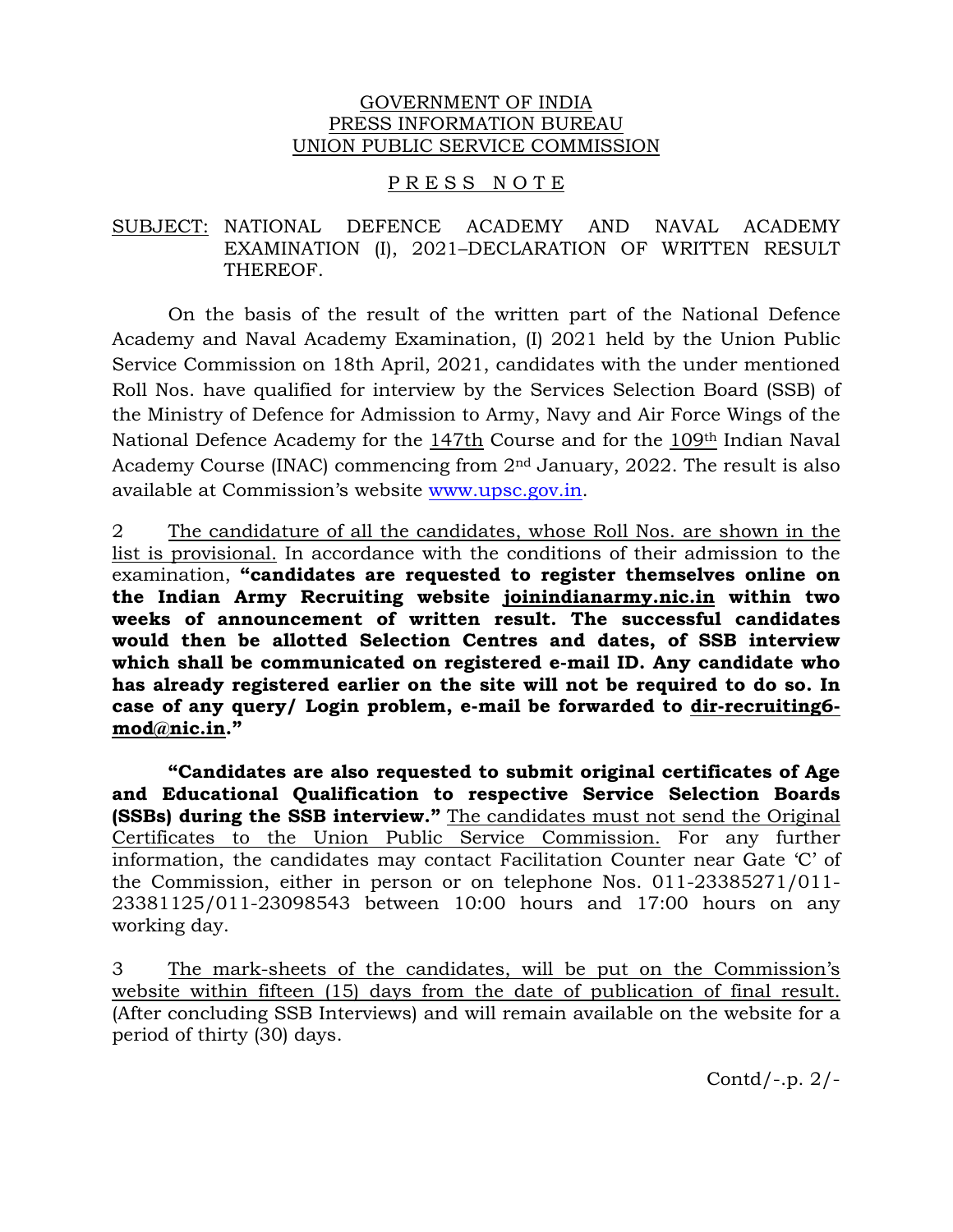| 0100046 | 0100065 | 0100164 | 0100185 | 0100265 | 0100268 | 0100289 | 0100326 | 0100339 |
|---------|---------|---------|---------|---------|---------|---------|---------|---------|
| 0100380 | 0100426 | 0100436 | 0100489 | 0100496 | 0100555 | 0100652 | 0100659 | 0100673 |
| 0100694 | 0100737 | 0100794 | 0100851 | 0100880 | 0100890 | 0100934 | 0100954 | 0100958 |
| 0100990 | 0101036 | 0101056 | 0101077 | 0101091 | 0101125 | 0101126 | 0101158 | 0101171 |
| 0101186 | 0101261 | 0101307 | 0101335 | 0101382 | 0101490 | 0101506 | 0101553 | 0101565 |
| 0101658 | 0101661 | 0101747 | 0101762 | 0101777 | 0101815 | 0101908 | 0101935 | 0101949 |
| 0102001 | 0102012 | 0102013 | 0102093 | 0102096 | 0102103 | 0102141 | 0102166 | 0102207 |
| 0102257 | 0102297 | 0102340 | 0102390 | 0102446 | 0102502 | 0102551 | 0102559 | 0102560 |
| 0102574 | 0102586 | 0102635 | 0102712 | 0102844 | 0102868 | 0102880 | 0102894 | 0102951 |
| 0103009 | 0103015 | 0103021 | 0103080 | 0103100 | 0103109 | 0103126 | 0103137 | 0103168 |
| 0103211 | 0103220 | 0103288 | 0103360 | 0103398 | 0103412 | 0103422 | 0103556 | 0103644 |
| 0103778 | 0103819 | 0103886 | 0103916 | 0103945 | 0103969 | 0103971 | 0103986 | 0104005 |
| 0104028 | 0104067 | 0104125 | 0104144 | 0104255 | 0104289 | 0104365 | 0104366 | 0104393 |
| 0104403 | 0104404 | 0104406 | 0104417 | 0200161 | 0200177 | 0200221 | 0200356 | 0200520 |
| 0200573 | 0200613 | 0200773 | 0200794 | 0200807 | 0200857 | 0200878 | 0200984 | 0201059 |
| 0201155 | 0201273 | 0201334 | 0201377 | 0201468 | 0201632 | 0201856 | 0201963 | 0202129 |
| 0202367 | 0202377 | 0202378 | 0202572 | 0202613 | 0202911 | 0202917 | 0202921 | 0202987 |
| 0203001 | 0203282 | 0203467 | 0203512 | 0203573 | 0203642 | 0203769 | 0203874 | 0204082 |
| 0204258 | 0204285 | 0204304 | 0204500 | 0204503 | 0204594 | 0204714 | 0204737 | 0204783 |
| 0204826 | 0204895 | 0204953 | 0205035 | 0205406 | 0205436 | 0205502 | 0205536 | 0205548 |
| 0205696 | 0205758 | 0205793 | 0205819 | 0205841 | 0205956 | 0206036 | 0206079 | 0206107 |
| 0206174 | 0206291 | 0206311 | 0206352 | 0206358 | 0206408 | 0206505 | 0206564 | 0206636 |
| 0206769 | 0206899 | 0207088 | 0207098 | 0207231 | 0207252 | 0207330 | 0207587 | 0207589 |
| 0207667 | 0207917 | 0208053 | 0208059 | 0208135 | 0208170 | 0208437 | 0208467 | 0208495 |
| 0208508 | 0208517 | 0208593 | 0208698 | 0208708 | 0208767 | 0208779 | 0209044 | 0209106 |
| 0209173 | 0209231 | 0209337 | 0209341 | 0209365 | 0209366 | 0209395 | 0209492 | 0209499 |
| 0209502 | 0209537 | 0209542 | 0209616 | 0209739 | 0209760 | 0209861 | 0209958 | 0209962 |
| 0209970 | 0210049 | 0210068 | 0210200 | 0210213 | 0210235 | 0210275 | 0210290 | 0210403 |
| 0210440 | 0210531 | 0210587 | 0210704 | 0210872 | 0211157 | 0211306 | 0211362 | 0211402 |
| 0211582 | 0211685 | 0211702 | 0211928 | 0211932 | 0212112 | 0212232 | 0212257 | 0212266 |
| 0212270 | 0212287 | 0212382 | 0212561 | 0212605 | 0212760 | 0213000 | 0213031 | 0213047 |
| 0213088 | 0213213 | 0213283 | 0213292 | 0213439 | 0213440 | 0213449 | 0213548 | 0213733 |
| 0213884 | 0213891 | 0213903 | 0213919 | 0213938 | 0213946 | 0214135 | 0214170 | 0214260 |
| 0214333 | 0214563 | 0214585 | 0214597 | 0214786 | 0214958 | 0214964 | 0215018 | 0215209 |
| 0215223 | 0215261 | 0215399 | 0215465 | 0215496 | 0215620 | 0215643 | 0215669 | 0215754 |
| 0215885 | 0216128 | 0216222 | 0216283 | 0216435 | 0216550 | 0216554 | 0216709 | 0216776 |
| 0216807 | 0217009 | 0217098 | 0217106 | 0217209 | 0217258 | 0217393 | 0217406 | 0217460 |
| 0217500 | 0217718 | 0217741 | 0217864 | 0217983 | 0218019 | 0218178 | 0218182 | 0218301 |
| 0218302 | 0218365 | 0218432 | 0218912 | 0218941 | 0219206 | 0219250 | 0219320 | 0219359 |
| 0219625 | 0219706 | 0219779 | 0219795 | 0219821 | 0220036 | 0220047 | 0220219 | 0220299 |
| 0220362 | 0220447 | 0220488 | 0220585 | 0220617 | 0220717 | 0220730 | 0220876 | 0220929 |
| 0221215 | 0221283 | 0221373 | 0221499 | 0221657 | 0221858 | 0221927 | 0221931 | 0221971 |
| 0222117 | 0222254 | 0222294 | 0222326 | 0222376 | 0222378 | 0222425 | 0222528 | 0222692 |
| 0222855 | 0222903 | 0223005 | 0223014 | 0223095 | 0223344 | 0223529 | 0223624 | 0223682 |
| 0223700 | 0223852 | 0223892 | 0223965 | 0224016 | 0224067 | 0224248 | 0224305 | 0224327 |
| 0224410 | 0224417 | 0224796 | 0224814 | 0224873 | 0225085 | 0225218 | 0225304 | 0225318 |
| 0225449 | 0225517 | 0225570 | 0225632 | 0225639 | 0225932 | 0225937 | 0225969 | 0225973 |
| 0225978 | 0226005 | 0226034 | 0226070 | 0226098 | 0226183 | 0226204 | 0226253 | 0226278 |
| 0226285 | 0226334 | 0226362 | 0226465 | 0226564 | 0226604 | 0226608 | 0226667 | 0226773 |
| 0226965 | 0227041 | 0227155 | 0227200 | 0227268 | 0227363 | 0227492 | 0227658 | 0227679 |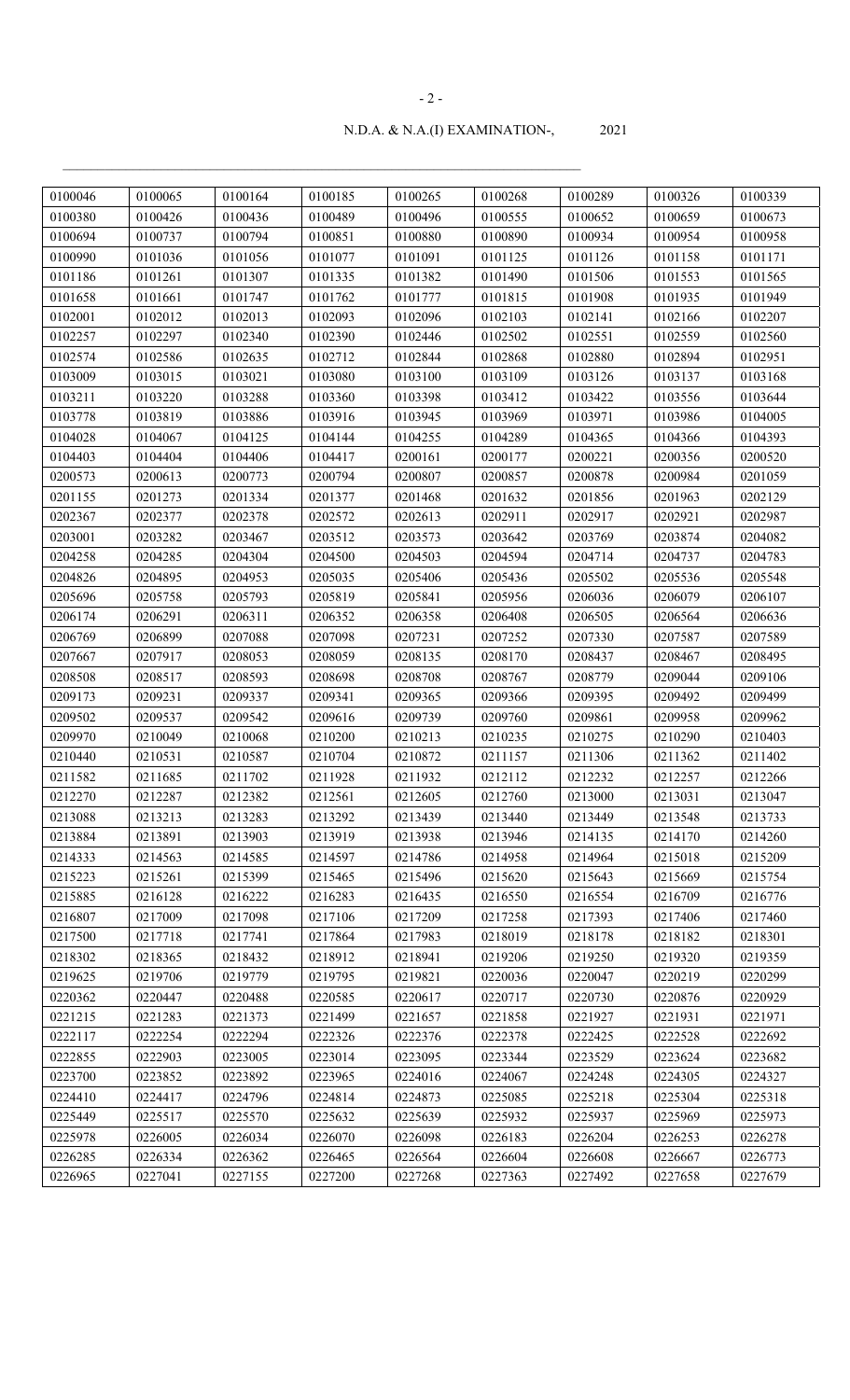| 0227966 | 0228048 | 0228051 | 0228123 | 0228138 | 0228309 | 0228384 | 0228458 | 0228500 |
|---------|---------|---------|---------|---------|---------|---------|---------|---------|
| 0228583 | 0228647 | 0228695 | 0228703 | 0228755 | 0228764 | 0228810 | 0228831 | 0228877 |
| 0228981 | 0229127 | 0229163 | 0229198 | 0229469 | 0229826 | 0229860 | 0230000 | 0230102 |
| 0230163 | 0230254 | 0230295 | 0230350 | 0230354 | 0230445 | 0230579 | 0230591 | 0230701 |
| 0230820 | 0230842 | 0230907 | 0230937 | 0230998 | 0231057 | 0231080 | 0231302 | 0231439 |
| 0231526 | 0231587 | 0231595 | 0231664 | 0231701 | 0232051 | 0232133 | 0232164 | 0232195 |
| 0232256 | 0232306 | 0232460 | 0232501 | 0232504 | 0232606 | 0232840 | 0233058 | 0233140 |
| 0233425 | 0233484 | 0233511 | 0233703 | 0233746 | 0233931 | 0234278 | 0234332 | 0234508 |
| 0234684 | 0234690 | 0300011 | 0300013 | 0300032 | 0300033 | 0300088 | 0300104 | 0300134 |
| 0300142 | 0300158 | 0300177 | 0300206 | 0300219 | 0300237 | 0300249 | 0300254 | 0300297 |
| 0300306 | 0300309 | 0300325 | 0300326 | 0300337 | 0300341 | 0300347 | 0300356 | 0300413 |
| 0300417 | 0300443 | 0300445 | 0300457 | 0300468 | 0300481 | 0300569 | 0300578 | 0300579 |
| 0300585 | 0300591 | 0300593 | 0300605 | 0300643 | 0300656 | 0300661 | 0300679 | 0300681 |
| 0300691 | 0300704 | 0300746 | 0300763 | 0300766 | 0300781 | 0300786 | 0300788 | 0300798 |
| 0300820 | 0300836 | 0300894 | 0300941 | 0300956 | 0300963 | 0300984 | 0301002 | 0301004 |
| 0301011 | 0301081 | 0301097 | 0301110 | 0301120 | 0301121 | 0301140 | 0301150 | 0301163 |
| 0301172 | 0301184 | 0301190 | 0301208 | 0301226 | 0301233 | 0301241 | 0301273 | 0301289 |
| 0301295 | 0301315 | 0301328 | 0301351 | 0301390 | 0301400 | 0301435 | 0301516 | 0301519 |
| 0301542 | 0301546 | 0301566 | 0301592 | 0301610 | 0301683 | 0301726 | 0301740 | 0301755 |
| 0301767 | 0301773 | 0301777 | 0301780 | 0301781 | 0301817 | 0301855 | 0301858 | 0301872 |
| 0301898 | 0301901 | 0301906 | 0301927 | 0301929 | 0301971 | 0301991 | 0302008 | 0302028 |
| 0302048 | 0302063 | 0302070 | 0302098 | 0302107 | 0302152 | 0302160 | 0302220 | 0302255 |
| 0302268 | 0302294 | 0302320 | 0302327 | 0302333 | 0302334 | 0302335 | 0302368 | 0302374 |
| 0302382 | 0302388 | 0302396 | 0302404 | 0302425 | 0302438 | 0302441 | 0302442 | 0302444 |
| 0302454 | 0302458 | 0302499 | 0302510 | 0302514 | 0302562 | 0302591 | 0302601 | 0302604 |
| 0302611 | 0302613 | 0302645 | 0302647 | 0302690 | 0302694 | 0302735 | 0302747 | 0302751 |
| 0302759 | 0302760 | 0302798 | 0302817 | 0302843 | 0302849 | 0302855 | 0302896 | 0302910 |
| 0302942 | 0302965 | 0302991 | 0303000 | 0303002 | 0303027 | 0303050 | 0303055 | 0303057 |
| 0303063 | 0303107 | 0303109 | 0303138 | 0303152 | 0303171 | 0303219 | 0303221 | 0303227 |
| 0303239 | 0303245 | 0303250 | 0303278 | 0303290 | 0303295 | 0303297 | 0303324 | 0303338 |
| 0303356 | 0303378 | 0303380 | 0303400 | 0303434 | 0303436 | 0303447 | 0303455 | 0303463 |
| 0303492 | 0303514 | 0303531 | 0400090 | 0400176 | 0400187 | 0400275 | 0400340 | 0400448 |
| 0400499 | 0400628 | 0400652 | 0400813 | 0400866 | 0400912 | 0401001 | 0401031 | 0401072 |
| 0401152 | 0401292 | 0401306 | 0401405 | 0401452 | 0401480 | 0401558 | 0401604 | 0401605 |
| 0401692 | 0401799 | 0401918 | 0402002 | 0402044 | 0402197 | 0402256 | 0402290 | 0402467 |
| 0402676 | 0402719 | 0402773 | 0402848 | 0402849 | 0402871 | 0402922 | 0402929 | 0403067 |
| 0403100 | 0403103 | 0403169 | 0403235 | 0403311 | 0403395 | 0403733 | 0403753 | 0403770 |
| 0403776 | 0403777 | 0403897 | 0404007 | 0404033 | 0404070 | 0404094 | 0404153 | 0404254 |
| 0404309 | 0404337 | 0404425 | 0404473 | 0404518 | 0404529 | 0404539 | 0404562 | 0404649 |
| 0404772 | 0405018 | 0405253 | 0405308 | 0405353 | 0405422 | 0405506 | 0405652 | 0405653 |
| 0405767 | 0405785 | 0405821 | 0405848 | 0405875 | 0405908 | 0406032 | 0406038 | 0406081 |
| 0406149 | 0406182 | 0406189 | 0406215 | 0406251 | 0406287 | 0406344 | 0406609 | 0406798 |
| 0406827 | 0406980 | 0407115 | 0407205 | 0407417 | 0407427 | 0407507 | 0407521 | 0407623 |
| 0407676 | 0407711 | 0407742 | 0407856 | 0407887 | 0407912 | 0407962 | 0408225 | 0408226 |
| 0408229 | 0408238 | 0408245 | 0408351 | 0408406 | 0408418 | 0408539 | 0408573 | 0408579 |
| 0408610 | 0408907 | 0408963 | 0409003 | 0409006 | 0409103 | 0409109 | 0409125 | 0409140 |
| 0409142 | 0409232 | 0409352 | 0409418 | 0409430 | 0409442 | 0409455 | 0409574 | 0409577 |
| 0409599 | 0409626 | 0409645 | 0409656 | 0409688 | 0409755 | 0409959 | 0409990 | 0409997 |
| 0410116 | 0410205 | 0410236 | 0410294 | 0410370 | 0410383 | 0410785 | 0410904 | 0411003 |
| 0411101 | 0411174 | 0411196 | 0411225 | 0411369 | 0411433 | 0411467 | 0411515 | 0411555 |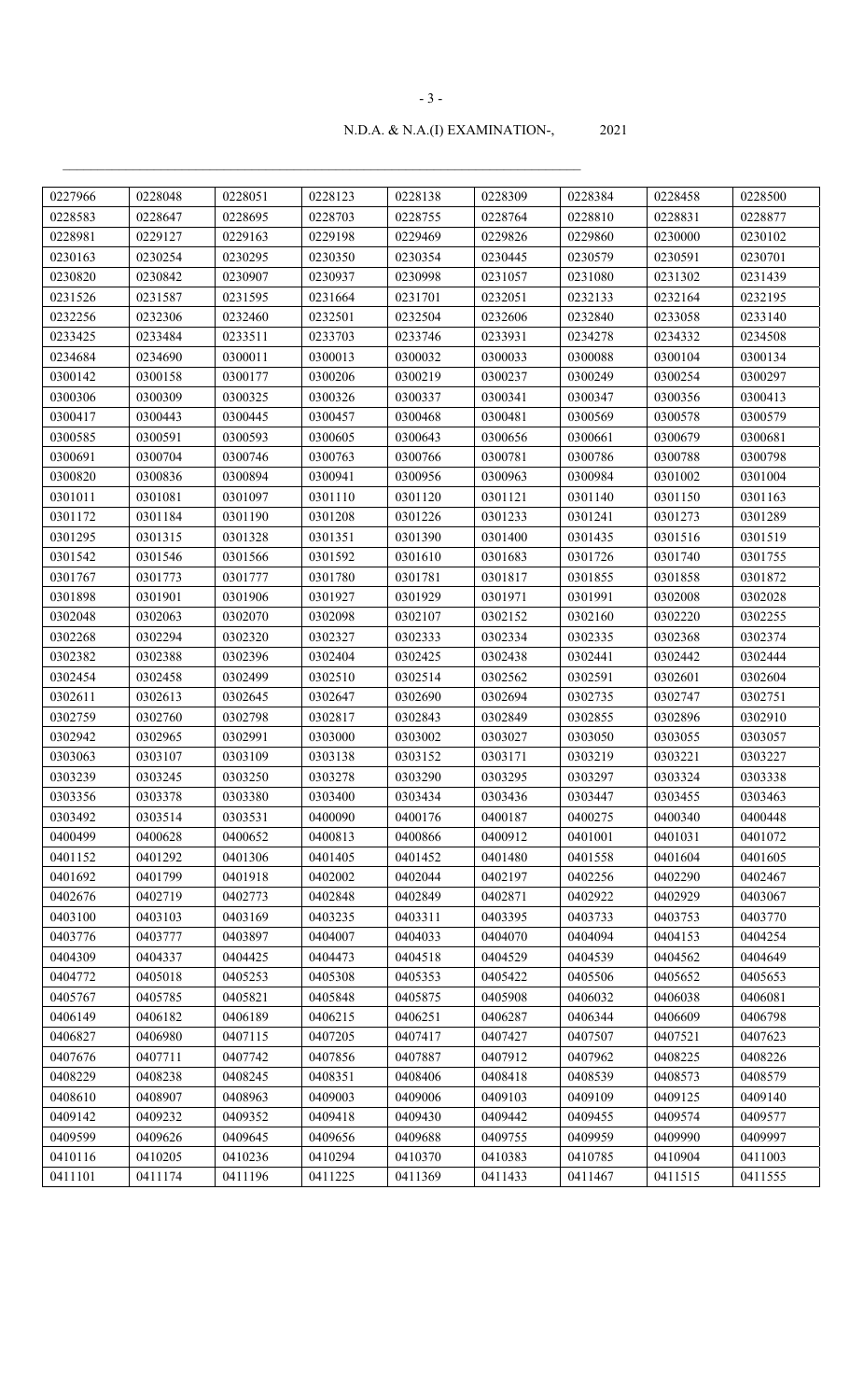| 0411572 | 0411642 | 0412000 | 0412034 | 0412117 | 0412199 | 0412200 | 0412272 | 0412423 |
|---------|---------|---------|---------|---------|---------|---------|---------|---------|
| 0412444 | 0412505 | 0412637 | 0412693 | 0412760 | 0412791 | 0412927 | 0413247 | 0413274 |
| 0413324 | 0413335 | 0413566 | 0413607 | 0413708 | 0413800 | 0413851 | 0413910 | 0413911 |
| 0414043 | 0414077 | 0414145 | 0414150 | 0414206 | 0414267 | 0414341 | 0414454 | 0414498 |
| 0414608 | 0414611 | 0414766 | 0414815 | 0414829 | 0414934 | 0414950 | 0415067 | 0415200 |
| 0415339 | 0415346 | 0415360 | 0415503 | 0415573 | 0415706 | 0415759 | 0500026 | 0500067 |
| 0500076 | 0500082 | 0500087 | 0500164 | 0500209 | 0500325 | 0500395 | 0500406 | 0500467 |
| 0500474 | 0500646 | 0500673 | 0500688 | 0500691 | 0500712 | 0500862 | 0500893 | 0500902 |
| 0500974 | 0501163 | 0501267 | 0501300 | 0501390 | 0501409 | 0501410 | 0501434 | 0501478 |
| 0501508 | 0501535 | 0501571 | 0501583 | 0501638 | 0501664 | 0501681 | 0501706 | 0501745 |
| 0501769 | 0501772 | 0501795 | 0501852 | 0501936 | 0501946 | 0501947 | 0502003 | 0502045 |
| 0502247 | 0502292 | 0502365 | 0502402 | 0502533 | 0502538 | 0502539 | 0502542 | 0502544 |
| 0502626 | 0502685 | 0502777 | 0502787 | 0502788 | 0502885 | 0502921 | 0502978 | 0503003 |
| 0503068 | 0503094 | 0503216 | 0503228 | 0503248 | 0503307 | 0503393 | 0503401 | 0503402 |
| 0503430 | 0503465 | 0503488 | 0503509 | 0503510 | 0503546 | 0503584 | 0503645 | 0503806 |
| 0503906 | 0503936 | 0503980 | 0503988 | 0504026 | 0504066 | 0504070 | 0504082 | 0504264 |
| 0504380 | 0504397 | 0504456 | 0504458 | 0504466 | 0504629 | 0504763 | 0504818 | 0504820 |
| 0504834 | 0504879 | 0504979 | 0505059 | 0505071 | 0505097 | 0505189 | 0505214 | 0505290 |
| 0505310 | 0505390 | 0505416 | 0505438 | 0505470 | 0505472 | 0505473 | 0505656 | 0505773 |
| 0505832 | 0505850 | 0505854 | 0506001 | 0506114 | 0506144 | 0506155 | 0506165 | 0506264 |
| 0506269 | 0506275 | 0506345 | 0506485 | 0506550 | 0506561 | 0506670 | 0506686 | 0506687 |
| 0506733 | 0506799 | 0506813 | 0506905 | 0506958 | 0507002 | 0507027 | 0507094 | 0507106 |
| 0507166 | 0507171 | 0507217 | 0507353 | 0507368 | 0507484 | 0507602 | 0507612 | 0507631 |
| 0507656 | 0507685 | 0507852 | 0507876 | 0507926 | 0508011 | 0508027 | 0508099 | 0508121 |
| 0508131 | 0508158 | 0508252 | 0508363 | 0508377 | 0508445 | 0508449 | 0508491 | 0508498 |
| 0508608 | 0508650 | 0508651 | 0508681 | 0508707 | 0508723 | 0508771 | 0508790 | 0509119 |
| 0509140 | 0509223 | 0509231 | 0509255 | 0509302 | 0509338 | 0509374 | 0509436 | 0509455 |
| 0509522 | 0509535 | 0509546 | 0509615 | 0509664 | 0509728 | 0509731 | 0509771 | 0509886 |
| 0509905 | 0509927 | 0509932 | 0509993 | 0510081 | 0510110 | 0510113 | 0510176 | 0510349 |
| 0510421 | 0510423 | 0510527 | 0510530 | 0510570 | 0510632 | 0510673 | 0510752 | 0510803 |
| 0510815 | 0510894 | 0510899 | 0511066 | 0511097 | 0511258 | 0511291 | 0511297 | 0511357 |
| 0511418 | 0511447 | 0511463 | 0511535 | 0511589 | 0511598 | 0511605 | 0511705 | 0511742 |
| 0511808 | 0511815 | 0511846 | 0512030 | 0512091 | 0512092 | 0512237 | 0512245 | 0512255 |
| 0512270 | 0512367 | 0512385 | 0512396 | 0512466 | 0512495 | 0512540 | 0512551 | 0512554 |
| 0512670 | 0512671 | 0512672 | 0512675 | 0512722 | 0512836 | 0512878 | 0512914 | 0512919 |
| 0512927 | 0512937 | 0513240 | 0513241 | 0513272 | 0513297 | 0513353 | 0513369 | 0513526 |
| 0513538 | 0513554 | 0513605 | 0513634 | 0513673 | 0513815 | 0513842 | 0513856 | 0513894 |
| 0513951 | 0513992 | 0514002 | 0514087 | 0514147 | 0514161 | 0514197 | 0514224 | 0514241 |
| 0514263 | 0514271 | 0514290 | 0514327 | 0514349 | 0514430 | 0514444 | 0514560 | 0514622 |
| 0514623 | 0514628 | 0514637 | 0514736 | 0514801 | 0514829 | 0514857 | 0600061 | 0600092 |
| 0600145 | 0600177 | 0600191 | 0600195 | 0600242 | 0600438 | 0600458 | 0600550 | 0600673 |
| 0600688 | 0600692 | 0600722 | 0600730 | 0600778 | 0600865 | 0600919 | 0600938 | 0600992 |
| 0601038 | 0601051 | 0601062 | 0601074 | 0601116 | 0601136 | 0601257 | 0601264 | 0601289 |
| 0601298 | 0601306 | 0601311 | 0601321 | 0601433 | 0601476 | 0601721 | 0601804 | 0601817 |
| 0601822 | 0601893 | 0601930 | 0601936 | 0601990 | 0602002 | 0602098 | 0602182 | 0602256 |
| 0602266 | 0602308 | 0602551 | 0602628 | 0602659 | 0602822 | 0602957 | 0602991 | 0603025 |
| 0603117 | 0603121 | 0603190 | 0603237 | 0603246 | 0603287 | 0603315 | 0603316 | 0603345 |
| 0603456 | 0603466 | 0603551 | 0603559 | 0603565 | 0603687 | 0603701 | 0603716 | 0603763 |
| 0603764 | 0603790 | 0603792 | 0603875 | 0604097 | 0604119 | 0604279 | 0604290 | 0604370 |
|         |         |         |         |         |         |         |         |         |
| 0604392 | 0604475 | 0604634 | 0604643 | 0604644 | 0604702 | 0604723 | 0604728 | 0604755 |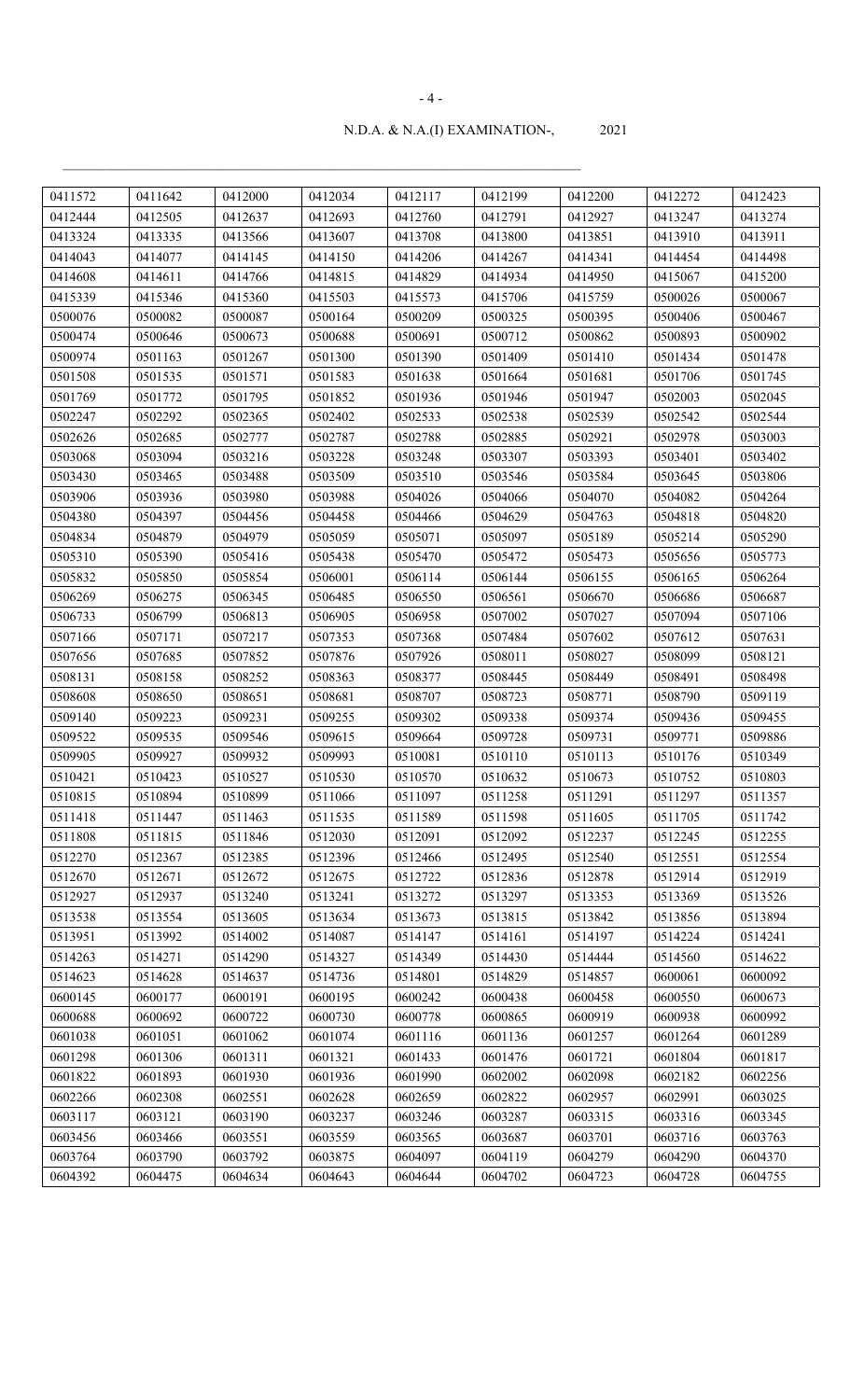| 0604849 | 0604870 | 0604876 | 0604947 | 0604963 | 0604995 | 0605018 | 0605145 | 0605177 |
|---------|---------|---------|---------|---------|---------|---------|---------|---------|
| 0605372 | 0605378 | 0605550 | 0605575 | 0605666 | 0605673 | 0605738 | 0605818 | 0605824 |
| 0605899 | 0605935 | 0606058 | 0606079 | 0606106 | 0606134 | 0606184 | 0606212 | 0606274 |
| 0606330 | 0606355 | 0606471 | 0606486 | 0606495 | 0606630 | 0606652 | 0606675 | 0606682 |
| 0606712 | 0606729 | 0606928 | 0606934 | 0606949 | 0700025 | 0700163 | 0700230 | 0700266 |
| 0700326 | 0700331 | 0700364 | 0700433 | 0700607 | 0700626 | 0700630 | 0700637 | 0700660 |
| 0700720 | 0700795 | 0700796 | 0700811 | 0700856 | 0700952 | 0700994 | 0701048 | 0701056 |
| 0701176 | 0701214 | 0701241 | 0701319 | 0701323 | 0701411 | 0701519 | 0701567 | 0701582 |
| 0701657 | 0701701 | 0701706 | 0701714 | 0701723 | 0701765 | 0701805 | 0701823 | 0701837 |
| 0701911 | 0701923 | 0702035 | 0702047 | 0702100 | 0702169 | 0702340 | 0702369 | 0702495 |
| 0702533 | 0702540 | 0702666 | 0702690 | 0702698 | 0702752 | 0702817 | 0702830 | 0702868 |
| 0702934 | 0702945 | 0703072 | 0703096 | 0800116 | 0800126 | 0800132 | 0800154 | 0800289 |
| 0800404 | 0800464 | 0800497 | 0800501 | 0800531 | 0800564 | 0800612 | 0800645 | 0800676 |
| 0800689 | 0800704 | 0800741 | 0800774 | 0800890 | 0800920 | 0800950 | 0800969 | 0800978 |
| 0801037 | 0801046 | 0801161 | 0801180 | 0801181 | 0801194 | 0801201 | 0801208 | 0801232 |
| 0801263 | 0801289 | 0801312 | 0801322 | 0801405 | 0801471 | 0801480 | 0801497 | 0801506 |
| 0801543 | 0801603 | 0801649 | 0801665 | 0801800 | 0801858 | 0801860 | 0801881 | 0801902 |
| 0801920 | 0801963 | 0801989 | 0802032 | 0802067 | 0802162 | 0802267 | 0802310 | 0802344 |
| 0802359 | 0802367 | 0802459 | 0802487 | 0802565 | 0802584 | 0802595 | 0802603 | 0802635 |
| 0802641 | 0802655 | 0802686 | 0802728 | 0802742 | 0802773 | 0802821 | 0802921 | 0802956 |
| 0802995 | 0802998 | 0803004 | 0803060 | 0803069 | 0803125 | 0803250 | 0803279 | 0803287 |
| 0803357 | 0803390 | 0803398 | 0803529 | 0803536 | 0803540 | 0803558 | 0803569 | 0803578 |
| 0803672 | 0803696 | 0803707 | 0803724 | 0803746 | 0803766 | 0803815 | 0803854 | 0803870 |
| 0803892 | 0803912 | 0803977 | 0804001 | 0804038 | 0804047 | 0804054 | 0804113 | 0804118 |
| 0804128 | 0804150 | 0804183 | 0804202 | 0804225 | 0804270 | 0804337 | 0804441 | 0804546 |
| 0804573 | 0804631 | 0804661 | 0804712 | 0804714 | 0804739 | 0804745 | 0804911 | 0804938 |
| 0804972 | 0804976 | 0804999 | 0805003 | 0805020 | 0805160 | 0805181 | 0805198 | 0805215 |
| 0805219 | 0805277 | 0805302 | 0805323 | 0805324 | 0805360 | 0805366 | 0805416 | 0805422 |
| 0805427 | 0805510 | 0805517 | 0805529 | 0805616 | 0805665 | 0805678 | 0805751 | 0805803 |
| 0805836 | 0805852 | 0805997 | 0806039 | 0806061 | 0806111 | 0806195 | 0806212 | 0806257 |
| 0806275 | 0806281 | 0806292 | 0806390 | 0806413 | 0806415 | 0806432 | 0806437 | 0806502 |
| 0806534 | 0806555 | 0806583 | 0806616 | 0806705 | 0806715 | 0806726 | 0806745 | 0806755 |
| 0806792 | 0806867 | 0806882 | 0806897 | 0806903 | 0806909 | 0806934 | 0807030 | 0807131 |
| 0807168 | 0807196 | 0807242 | 0807337 | 0807387 | 0807436 | 0807500 | 0807558 | 0807630 |
| 0807753 | 0807787 | 0807821 | 0807831 | 0807845 | 0807875 | 0807890 | 0807898 | 0807920 |
| 0807994 | 0808047 | 0808051 | 0808091 | 0808094 | 0808100 | 0808113 | 0808139 | 0808144 |
| 0808184 | 0808228 | 0808241 | 0808260 | 0808341 | 0808367 | 0808379 | 0808410 | 0808459 |
| 0808498 | 0808535 | 0808540 | 0808552 | 0808563 | 0808585 | 0808591 | 0808596 | 0808645 |
| 0808688 | 0808690 | 0808744 | 0808792 | 0808806 | 0808814 | 0808855 | 0808876 | 0808924 |
| 0808968 | 0809004 | 0809025 | 0809128 | 0809163 | 0809199 | 0809219 | 0809220 | 0809247 |
| 0809273 | 0809316 | 0809362 | 0809420 | 0809430 | 0809515 | 0809526 | 0809576 | 0809622 |
| 0809676 | 0809678 | 0809740 | 0809757 | 0809827 | 0809857 | 0809861 | 0809942 | 0809980 |
| 0809986 | 0810109 | 0810115 | 0810125 | 0810151 | 0810162 | 0810193 | 0810252 | 0810253 |
| 0810254 | 0810265 | 0810362 | 0810391 | 0810528 | 0810561 | 0810563 | 0810593 | 0810629 |
| 0810643 | 0810644 | 0810662 | 0810704 | 0810893 | 0810906 | 0810914 | 0810934 | 0810959 |
| 0810987 | 0811020 | 0811032 | 0811066 | 0811117 | 0811208 | 0811211 | 0811238 | 0811278 |
| 0811298 | 0811324 | 0811354 | 0811359 | 0811420 | 0811430 | 0811527 | 0811531 | 0811541 |
| 0811670 | 0811683 | 0811758 | 0811761 | 0811817 | 0811855 | 0811901 | 0811921 | 0811943 |
| 0811963 | 0811993 | 0811999 | 0812003 | 0812028 | 0812054 | 0812062 | 0812073 | 0812116 |
| 0812123 | 0812174 | 0812200 | 0812220 | 0812282 | 0812302 | 0812369 | 0812399 | 0812424 |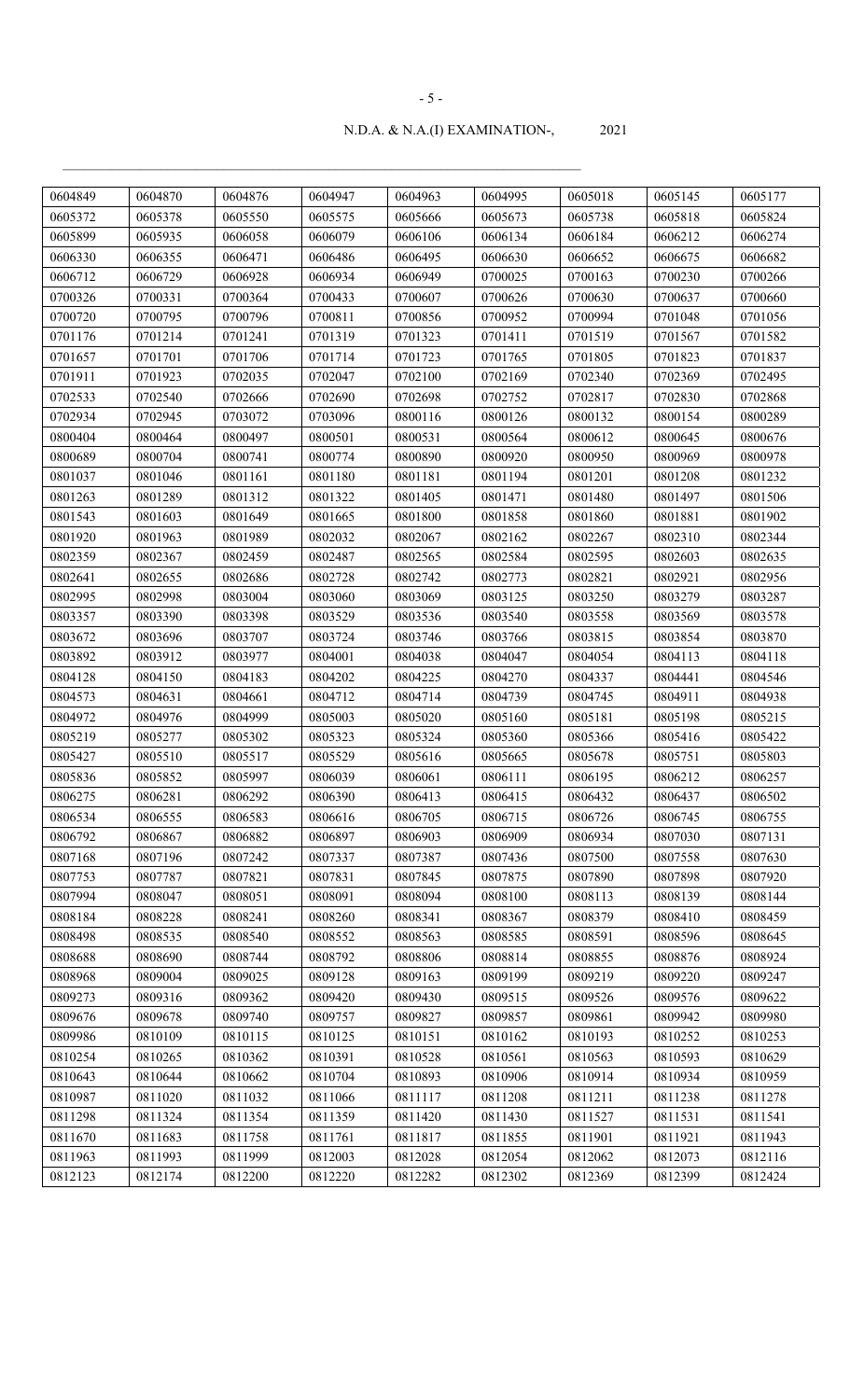| 0812479 | 0812515 | 0812532 | 0812554 | 0812586 | 0812612 | 0812635 | 0812648 | 0812717 |
|---------|---------|---------|---------|---------|---------|---------|---------|---------|
| 0812718 | 0812732 | 0812775 | 0812787 | 0812790 | 0812796 | 0812805 | 0812890 | 0812950 |
| 0813022 | 0813061 | 0813076 | 0813104 | 0813126 | 0813127 | 0813161 | 0813188 | 0813226 |
| 0813236 | 0813303 | 0813379 | 0813525 | 0813541 | 0813590 | 0813602 | 0813629 | 0813633 |
| 0813650 | 0813672 | 0813677 | 0813717 | 0813740 | 0813769 | 0813851 | 0813886 | 0813907 |
| 0813933 | 0814060 | 0814091 | 0814135 | 0814171 | 0814223 | 0814236 | 0814258 | 0814264 |
| 0814278 | 0814284 | 0814325 | 0814353 | 0814371 | 0814424 | 0814518 | 0814525 | 0814616 |
| 0814638 | 0814696 | 0814723 | 0814725 | 0814788 | 0814863 | 0814868 | 0814870 | 0814926 |
| 0815008 | 0815021 | 0815028 | 0815041 | 0815043 | 0815086 | 0815097 | 0815101 | 0815116 |
| 0815164 | 0815201 | 0815205 | 0815220 | 0815283 | 0815292 | 0815426 | 0815428 | 0815465 |
| 0815507 | 0815538 | 0815547 | 0815619 | 0815664 | 0815671 | 0815736 | 0815738 | 0815742 |
| 0815774 | 0815813 | 0815883 | 0815962 | 0815995 | 0816011 | 0816018 | 0816051 | 0816088 |
| 0816120 | 0816144 | 0816146 | 0816195 | 0816209 | 0816210 | 0816215 | 0816239 | 0816269 |
| 0816317 | 0816412 | 0816442 | 0816472 | 0816510 | 0816527 | 0816535 | 0816540 | 0816559 |
| 0816580 | 0816591 | 0816628 | 0816637 | 0816639 | 0816643 | 0816689 | 0816718 | 0816772 |
| 0816813 | 0816834 | 0816983 | 0816992 | 0817036 | 0817039 | 0817077 | 0817087 | 0817159 |
| 0817196 | 0817209 | 0817212 | 0817265 | 0817394 | 0817426 | 0817442 | 0817476 | 0817480 |
| 0817533 | 0817580 | 0817591 | 0817634 | 0817665 | 0817696 | 0817815 | 0817859 | 0817865 |
| 0817879 | 0817898 | 0817911 | 0817960 | 0817961 | 0817969 | 0817999 | 0818005 | 0818034 |
| 0818128 | 0818187 | 0818210 | 0818223 | 0818277 | 0818297 | 0818327 | 0818347 | 0818352 |
| 0818413 | 0818430 | 0818537 | 0818599 | 0818617 | 0818645 | 0818663 | 0818686 | 0818736 |
| 0818783 | 0818836 | 0818896 | 0818965 | 0818978 | 0819010 | 0819045 | 0819085 | 0819101 |
| 0819120 | 0819191 | 0819201 | 0819295 | 0819300 | 0819328 | 0819357 | 0819369 | 0819399 |
| 0819401 | 0819415 | 0819426 | 0819440 | 0819674 | 0819687 | 0819705 | 0819722 | 0819774 |
| 0819778 | 0819786 | 0819809 | 0819842 | 0819875 | 0819927 | 0819974 | 0819982 | 0820021 |
| 0820025 | 0820065 | 0820201 | 0820367 | 0820395 | 0820463 | 0820464 | 0820467 | 0820472 |
| 0820475 | 0820515 | 0820531 | 0820540 | 0820632 | 0820646 | 0820658 | 0820659 | 0820676 |
| 0820677 | 0820705 | 0820708 | 0820732 | 0820757 | 0820758 | 0820793 | 0820882 | 0820885 |
| 0820970 | 0821017 | 0821081 | 0821104 | 0821160 | 0821188 | 0821250 | 0821290 | 0821292 |
| 0821309 | 0821374 | 0821472 | 0821498 | 0821571 | 0821618 | 0821676 | 0821677 | 0821684 |
| 0821759 | 0821786 | 0821819 | 0821821 | 0821822 | 0821825 | 0821838 | 0821881 | 0821954 |
| 0821956 | 0821975 | 0822019 | 0822136 | 0822141 | 0822144 | 0822178 | 0822186 | 0822221 |
| 0822227 | 0822361 | 0822365 | 0822382 | 0822386 | 0822389 | 0822407 | 0822553 | 0822611 |
| 0822624 | 0822675 | 0822719 | 0822738 | 0822757 | 0822786 | 0822843 | 0822886 | 0822943 |
| 0822957 | 0822972 | 0822976 | 0822996 | 0823054 | 0823063 | 0823076 | 0823144 | 0823169 |
| 0823205 | 0823213 | 0823267 | 0823275 | 0823324 | 0823420 | 0823437 | 0823507 | 0823514 |
| 0823516 | 0823535 | 0823601 | 0823647 | 0823657 | 0823683 | 0823800 | 0823807 | 0823812 |
| 0823814 | 0823844 | 0823851 | 0823959 | 0823961 | 0823967 | 0824006 | 0824025 | 0824032 |
| 0824045 | 0824050 | 0824062 | 0824179 | 0824271 | 0824279 | 0824303 | 0824342 | 0824356 |
| 0824404 | 0824513 | 0824521 | 0824543 | 0824576 | 0824589 | 0824671 | 0824692 | 0824741 |
| 0824783 | 0824808 | 0824809 | 0824825 | 0824947 | 0824954 | 0825037 | 0825068 | 0825082 |
| 0825120 | 0825122 | 0825128 | 0825178 | 0825219 | 0825236 | 0825318 | 0825327 | 0825341 |
| 0825346 | 0825357 | 0825417 | 0825467 | 0825574 | 0825678 | 0825682 | 0825747 | 0825786 |
| 0825791 | 0825826 | 0825843 | 0825848 | 0825901 | 0825933 | 0825936 | 0825959 | 0826006 |
| 0826018 | 0826049 | 0826072 | 0826113 | 0826123 | 0826220 | 0826223 | 0826243 | 0826256 |
| 0826322 | 0826334 | 0826344 | 0826415 | 0826473 | 0826481 | 0826492 | 0826520 | 0826532 |
| 0826575 | 0826597 | 0826686 | 0826688 | 0826731 | 0826738 | 0826773 | 0826790 | 0826814 |
| 0826825 | 0826861 | 0826931 | 0826973 | 0826982 | 0827000 | 0827056 | 0827099 | 0827118 |
| 0827119 | 0827162 | 0827236 | 0827269 | 0827291 | 0827321 | 0827322 | 0827354 | 0827389 |
| 0827529 | 0827550 | 0827575 | 0827658 | 0827686 | 0827706 | 0827732 | 0827735 | 0827737 |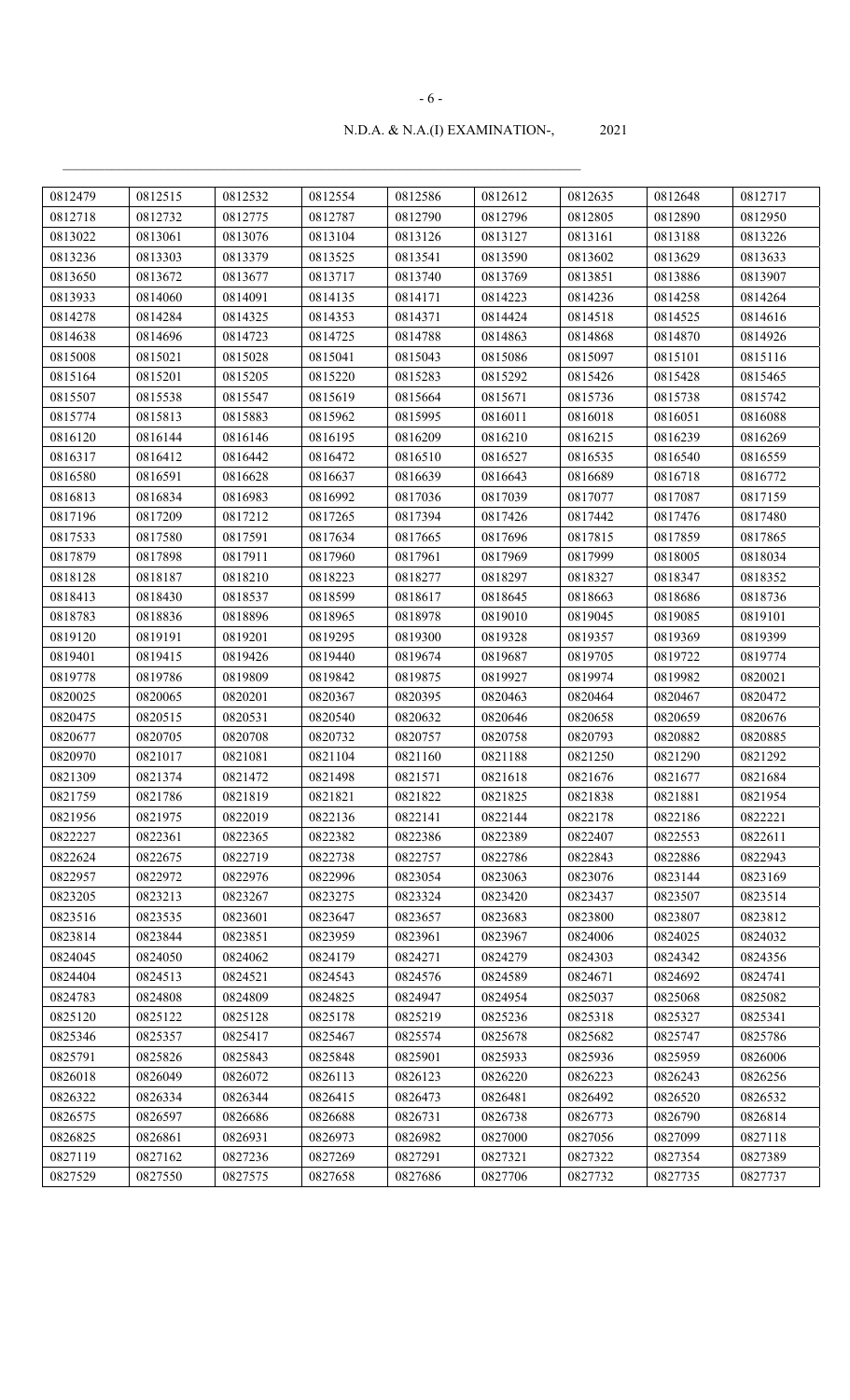|                    |                    |                    |         |         |         |         | 0828020 |                    |
|--------------------|--------------------|--------------------|---------|---------|---------|---------|---------|--------------------|
| 0827788<br>0828173 | 0827861<br>0828175 | 0827883            | 0827931 | 0827934 | 0827956 | 0828015 |         | 0828055            |
|                    |                    | 0828212<br>0828570 | 0828218 | 0828255 | 0828349 | 0828354 | 0828355 | 0828473            |
| 0828532            | 0828538            |                    | 0828631 | 0828681 | 0828684 | 0828698 | 0828734 | 0828778<br>0828989 |
| 0828787            | 0828854            | 0828858            | 0828860 | 0828875 | 0828920 | 0828938 | 0828975 |                    |
| 0829011            | 0829048            | 0829065            | 0829092 | 0829107 | 0829130 | 0829138 | 0829143 | 0829159            |
| 0829173            | 0829238            | 0829243            | 0829244 | 0829250 | 0829284 | 0829362 | 0829375 | 0829377            |
| 0829400            | 0829410            | 0829453            | 0829513 | 0829516 | 0829584 | 0829609 | 0829624 | 0829643            |
| 0829672            | 0829745            | 0829836            | 0829886 | 0829892 | 0829924 | 0829941 | 0829952 | 0829954            |
| 0829964            | 0829967            | 0829976            | 0830027 | 0830037 | 0830056 | 0830155 | 0830173 | 0830180            |
| 0830184            | 0830215            | 0830269            | 0830287 | 0830335 | 0830358 | 0830365 | 0830565 | 0830571            |
| 0830583            | 0830591            | 0830592            | 0830598 | 0830625 | 0830655 | 0830660 | 0830713 | 0830716            |
| 0830756            | 0830776            | 0830802            | 0830818 | 0830827 | 0830859 | 0830900 | 0830902 | 0830969            |
| 0831029            | 0831050            | 0831064            | 0831124 | 0831360 | 0831386 | 0831589 | 0831604 | 0831637            |
| 0831793            | 0831796            | 0831854            | 0831884 | 0831892 | 0831920 | 0831940 | 0831941 | 0831987            |
| 0831989            | 0832024            | 0832084            | 0832118 | 0832122 | 0832152 | 0832193 | 0832197 | 0832219            |
| 0832229            | 0832275            | 0832316            | 0832333 | 0832344 | 0832351 | 0832401 | 0832404 | 0832430            |
| 0832441            | 0832485            | 0832493            | 0832534 | 0832558 | 0832570 | 0832629 | 0832642 | 0832695            |
| 0832752            | 0832805            | 0832812            | 0832862 | 0832864 | 0832990 | 0833006 | 0833046 | 0833048            |
| 0833087            | 0833121            | 0833127            | 0833128 | 0833164 | 0833182 | 0833215 | 0833225 | 0833286            |
| 0833319            | 0833336            | 0833349            | 0833350 | 0833371 | 0833385 | 0833390 | 0833450 | 0833500            |
| 0833566            | 0833595            | 0833598            | 0833602 | 0833661 | 0833703 | 0833758 | 0833778 | 0833791            |
| 0833878            | 0833901            | 0833926            | 0834002 | 0834019 | 0834020 | 0834023 | 0834059 | 0834241            |
| 0834253            | 0834304            | 0834343            | 0834344 | 0834409 | 0834422 | 0834447 | 0834475 | 0834536            |
| 0834589            | 0834668            | 0834672            | 0834724 | 0834741 | 0834758 | 0834792 | 0834806 | 0834855            |
| 0834917            | 0834980            | 0834983            | 0835018 | 0835028 | 0835059 | 0835078 | 0835161 | 0835263            |
| 0835307            | 0835332            | 0835357            | 0835469 | 0835565 | 0835605 | 0835625 | 0835662 | 0835674            |
| 0835692            | 0835696            | 0835700            | 0835705 | 0835715 | 0835718 | 0835788 | 0835831 | 0835935            |
| 0835958            | 0835972            | 0835974            | 0835978 | 0836014 | 0836025 | 0836030 | 0836056 | 0836059            |
| 0836097            | 0836161            | 0836175            | 0836184 | 0836212 | 0836223 | 0836315 | 0836353 | 0836369            |
| 0836388            | 0836463            | 0836513            | 0836520 | 0836572 | 0836598 | 0836614 | 0836704 | 0836722            |
| 0836747            | 0836815            | 0836839            | 0836898 | 0836903 | 0836950 | 0836958 | 0837184 | 0837188            |
| 0837218            | 0837338            | 0837403            | 0837439 | 0837471 | 0837523 | 0837655 | 0837684 | 0837713            |
| 0837725            | 0837739            | 0837748            | 0837828 | 0837838 | 0837886 | 0837946 | 0838023 | 0838045            |
| 0838075            | 0838098            | 0838139            | 0838239 | 0838271 | 0838281 | 0838296 | 0838382 | 0838387            |
| 0838412            | 0838436            | 0838458            | 0838501 | 0838507 | 0838512 | 0838514 | 0838569 | 0838654            |
| 0838692            | 0838694            | 0838747            | 0838776 | 0838784 | 0838788 | 0838855 | 0838863 | 0838869            |
| 0838883            | 0838909            | 0838919            | 0838965 | 0839051 | 0839110 | 0839114 | 0839139 | 0839170            |
| 0839196            | 0839220            | 0839255            | 0839293 | 0839329 | 0839366 | 0839393 | 0839398 | 0839422            |
| 0839451            | 0839472            | 0839520            | 0839547 | 0839569 | 0839595 | 0839606 | 0839617 | 0839635            |
| 0839652            | 0839668            | 0839702            | 0839747 | 0839761 | 0839775 | 0839786 | 0839888 | 0839907            |
| 0839932            | 0839943            | 0839958            | 0839994 | 0839999 | 0840013 | 0840036 | 0840053 | 0840104            |
| 0840106            | 0840132            | 0840137            | 0840212 | 0840221 | 0840461 | 0840514 | 0840563 | 0840583            |
| 0840586            | 0840626            | 0840661            | 0840673 | 0840675 | 0840679 | 0840684 | 0840689 | 0840694            |
| 0840750            | 0840806            | 0840832            | 0840842 | 0840856 | 0840964 | 0840980 | 0840990 | 0841009            |
| 0841058            | 0841102            | 0841111            | 0841151 | 0841225 | 0841243 | 0841265 | 0841304 | 0841380            |
| 0841429            | 0841475            | 0841503            | 0841510 | 0841552 | 0841594 | 0841629 | 0841672 | 0841702            |
| 0841703            | 0841765            | 0841799            | 0841805 | 0841868 | 0841871 | 0841882 | 0841903 | 0841927            |
| 0841963            | 0842080            | 0842139            | 0842148 | 0842156 | 0842163 | 0842169 | 0842181 | 0842210            |
| 0842231            | 0842378            | 0842406            | 0842483 | 0842515 | 0842519 | 0842554 | 0842658 | 0842703            |
| 0842712            | 0842717            | 0842721            | 0842756 | 0842766 | 0842771 | 0842814 | 0842838 | 0842876            |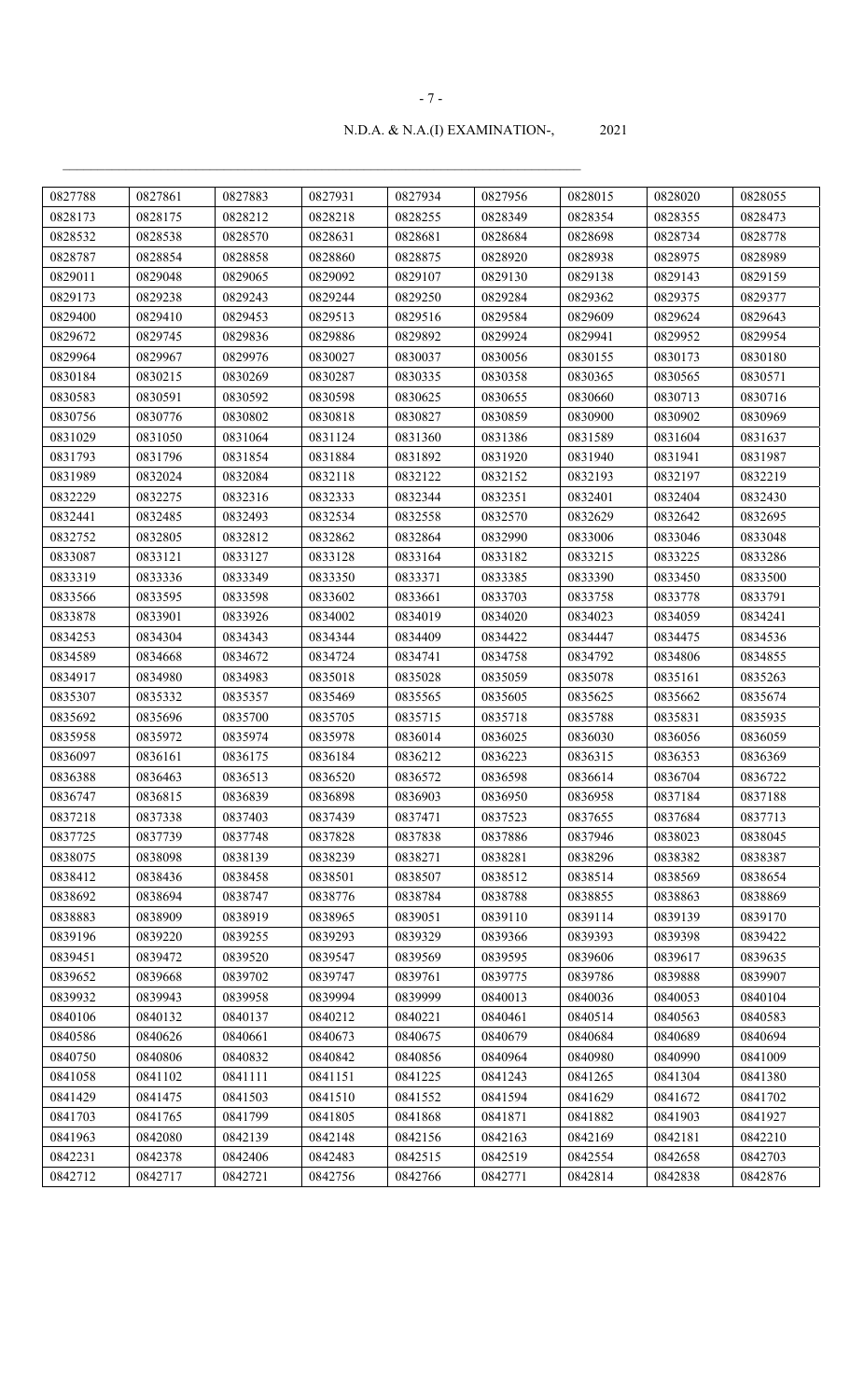| 0842901 | 0842957 | 0843018 | 0843044 | 0843104 | 0843145 | 0843190 | 0843236 | 0843260 |
|---------|---------|---------|---------|---------|---------|---------|---------|---------|
| 0843272 | 0843283 | 0843322 | 0843401 | 0843439 | 0843451 | 0843497 | 0843534 | 0843552 |
| 0843566 | 0843569 | 0843574 | 0843582 | 0843641 | 0843674 | 0843712 | 0843754 | 0843836 |
| 0843879 | 0843906 | 0843936 | 0843983 | 0843990 | 0844004 | 0844043 | 0844191 | 0844251 |
| 0844438 | 0844613 | 0844674 | 0844677 | 0844686 | 0844775 | 0844780 | 0844838 | 0844844 |
| 0844978 | 0844997 | 0845003 | 0845067 | 0845068 | 0845091 | 0845121 | 0845126 | 0845138 |
| 0845202 | 0845209 | 0845247 | 0845319 | 0845328 | 0845415 | 0845463 | 0845468 | 0845469 |
| 0845479 | 0845481 | 0845490 | 0845633 | 0845634 | 0845655 | 0845791 | 0845825 | 0845835 |
| 0845901 | 0845903 | 0845957 | 0845987 | 0846017 | 0846023 | 0846030 | 0846052 | 0846070 |
| 0846093 | 0846170 | 0846180 | 0846237 | 0846260 | 0846287 | 0846292 | 0846298 | 0846302 |
| 0846317 | 0846362 | 0846403 | 0846424 | 0846504 | 0846531 | 0846605 | 0846606 | 0846610 |
| 0846630 | 0846712 | 0846755 | 0846769 | 0846835 | 0846847 | 0846851 | 0846910 | 0846927 |
| 0846990 | 0846999 | 0847150 | 0847224 | 0847232 | 0847250 | 0847256 | 0847279 | 0847294 |
| 0847474 | 0847475 | 0847504 | 0847525 | 0847571 | 0847574 | 0847583 | 0847587 | 0847593 |
| 0847597 | 0847602 | 0847604 | 0847613 | 0847619 | 0847628 | 0847706 | 0847708 | 0847727 |
| 0847783 | 0847798 | 0847812 | 0847818 | 0847827 | 0847828 | 0847874 | 0847915 | 0847985 |
| 0848001 | 0848039 | 0848054 | 0848060 | 0848103 | 0848122 | 0848132 | 0848149 | 0848175 |
| 0848199 | 0848207 | 0848210 | 0848244 | 0848264 | 0848266 | 0848296 | 0848323 | 0848327 |
| 0848358 | 0848376 | 0848391 | 0848403 | 0848417 | 0848425 | 0848444 | 0848447 | 0848463 |
| 0848487 | 0848492 | 0848569 | 0848591 | 0848661 | 0848711 | 0848714 | 0848809 | 0848834 |
| 0848881 | 0848924 | 0848930 | 0848966 | 0849019 | 0849041 | 0849151 | 0849155 | 0849165 |
| 0849238 | 0849256 | 0849323 | 0849349 | 0849388 | 0849410 | 0849445 | 0849453 | 0849454 |
| 0849512 | 0849535 | 0849541 | 0849607 | 0849615 | 0849675 | 0849708 | 0849815 | 0849837 |
| 0849841 | 0849848 | 0849889 | 0849933 | 0849962 | 0849999 | 0850014 | 0850020 | 0850073 |
| 0850086 | 0850087 | 0850107 | 0850114 | 0850149 | 0850250 | 0850270 | 0850284 | 0850295 |
| 0850343 | 0850346 | 0850469 | 0850484 | 0850514 | 0850530 | 0850566 | 0850598 | 0850600 |
| 0850670 | 0850724 | 0850753 | 0850776 | 0850824 | 0850896 | 0850900 | 0850904 | 0850915 |
| 0850924 | 0851000 | 0851066 | 0851099 | 0851132 | 0851146 | 0851162 | 0851190 | 0851246 |
| 0851320 | 0851349 | 0851355 | 0851487 | 0851495 | 0851536 | 0851570 | 0851593 | 0851621 |
| 0851629 | 0851640 | 0851649 | 0851677 | 0851691 | 0851693 | 0851726 | 0851759 | 0851771 |
| 0851778 | 0851811 | 0851824 | 0851852 | 0851944 | 0851945 | 0851987 | 0852004 | 0852048 |
| 0852143 | 0852240 | 0852274 | 0852386 | 0852402 | 0852451 | 0852467 | 0852505 | 0852512 |
| 0852537 | 0852553 | 0852622 | 0852633 | 0852652 | 0852688 | 0852740 | 0852751 | 0852768 |
| 0852773 | 0852775 | 0852797 | 0852838 | 0852848 | 0852877 | 0852904 | 0852934 | 0853019 |
| 0853054 | 0853184 | 0853226 | 0853240 | 0853256 | 0853314 | 0853339 | 0853361 | 0853362 |
| 0853448 | 0853463 | 0853464 | 0853591 | 0853665 | 0853669 | 0853679 | 0853689 | 0853703 |
| 0853704 | 0853737 | 0853868 | 0853892 | 0853915 | 0853922 | 0853941 | 0854116 | 0854157 |
| 0854191 | 0854198 | 0854294 | 0854317 | 0854522 | 0854534 | 0854547 | 0854555 | 0854642 |
| 0854653 | 0854661 | 0854683 | 0854692 | 0854750 | 0854763 | 0854766 | 0854808 | 0854821 |
| 0854829 | 0854835 | 0854865 | 0854875 | 0855018 | 0855026 | 0855036 | 0855127 | 0855170 |
| 0855191 | 0855268 | 0855280 | 0855286 | 0855316 | 0855349 | 0855370 | 0855396 | 0855398 |
| 0855404 | 0855410 | 0855421 | 0855434 | 0855456 | 0855459 | 0855566 | 0855571 | 0855605 |
| 0855650 | 0855705 | 0855724 | 0855745 | 0855760 | 0855823 | 0855904 | 0855978 | 0855992 |
| 0856009 | 0856027 | 0856054 | 0856057 | 0856068 | 0856075 | 0856097 | 0856141 | 0856156 |
| 0856334 | 0856356 | 0856402 | 0856424 | 0856447 | 0856476 | 0856492 | 0856495 | 0856512 |
| 0856539 | 0856609 | 0856620 | 0856637 | 0856661 | 0856683 | 0856697 | 0856703 | 0856708 |
| 0856745 | 0856882 | 0856972 | 0856996 | 0857014 | 0857025 | 0857053 | 0857067 | 0857100 |
| 0857136 | 0857172 | 0857235 | 0857358 | 0857370 | 0857378 | 0857401 | 0857403 | 0857407 |
| 0857462 | 0857473 | 0857609 | 0857879 | 0857932 | 0857952 | 0858007 | 0858019 | 0858075 |
| 0858126 | 0858173 | 0858190 | 0858229 | 0858239 | 0858246 | 0858259 | 0858320 | 0858344 |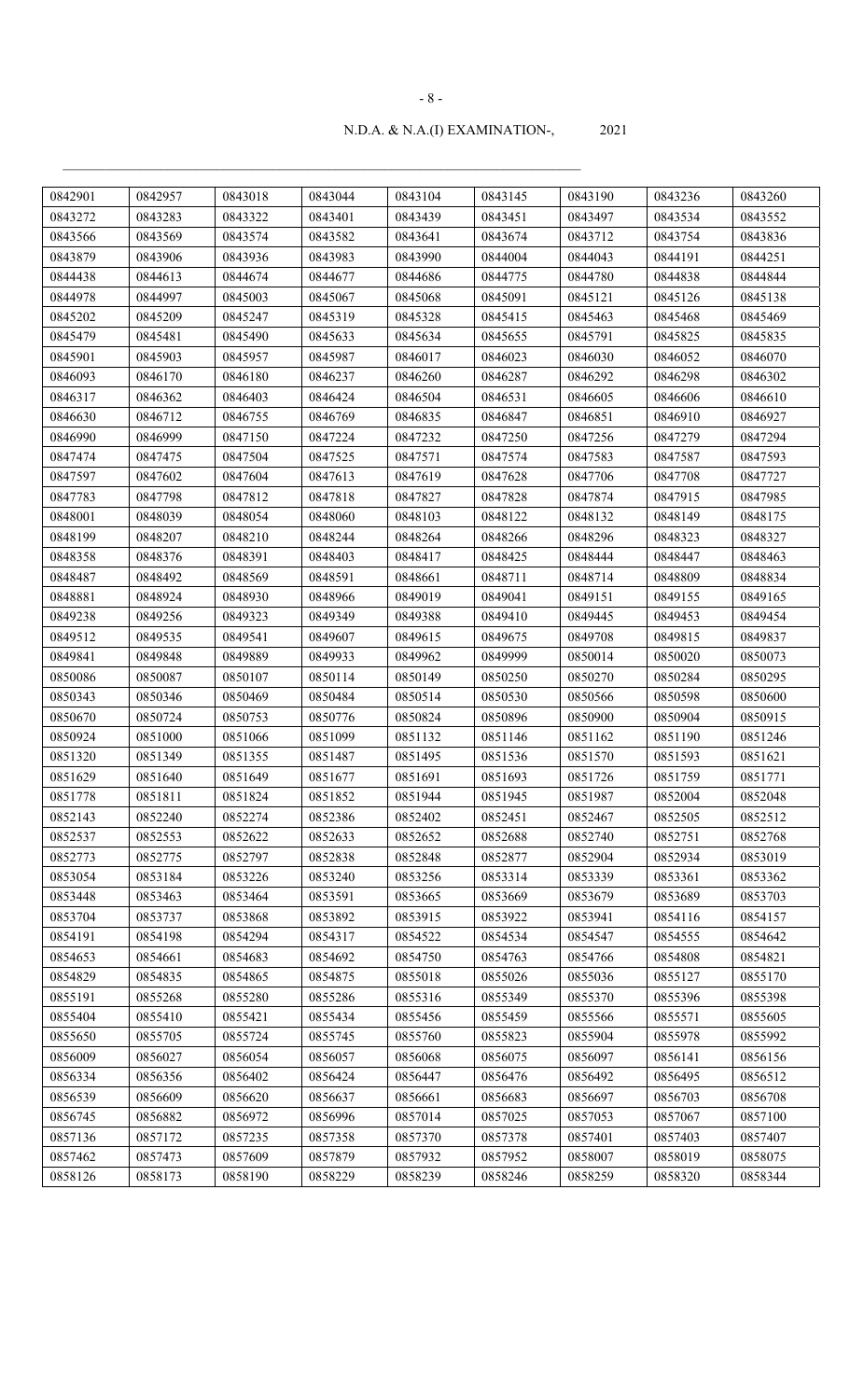| 0858388 | 0858390 | 0858397 | 0858536 | 0858570 | 0858581 | 0858585 | 0858727 | 0858741 |
|---------|---------|---------|---------|---------|---------|---------|---------|---------|
| 0858826 | 0858903 | 0858913 | 0858971 | 0858992 | 0858999 | 0859045 | 0859070 | 0859078 |
| 0859083 | 0859119 | 0859168 | 0859217 | 0859249 | 0859327 | 0859373 | 0859404 | 0859429 |
| 0859490 | 0859499 | 0859553 | 0859571 | 0859584 | 0859594 | 0859603 | 0859652 | 0859738 |
| 0859809 | 0859859 | 0859871 | 0859909 | 0859981 | 0860057 | 0860091 | 0860186 | 0860208 |
| 0860300 | 0860363 | 0860381 | 0860465 | 0860531 | 0860544 | 0860592 | 0860623 | 0860662 |
| 0860713 | 0860758 | 0860775 | 0860799 | 0860825 | 0860894 | 0860983 | 0861009 | 0861023 |
| 0861054 | 0861224 | 0861255 | 0861261 | 0861357 | 0861359 | 0861403 | 0861407 | 0861446 |
| 0861477 | 0861484 | 0861491 | 0861536 | 0861542 | 0861584 | 0861608 | 0861617 | 0861620 |
| 0861646 | 0861654 | 0861681 | 0861712 | 0861721 | 0861726 | 0861754 | 0861785 | 0861819 |
| 0861927 | 0861930 | 0861936 | 0861944 | 0861995 | 0862055 | 0862064 | 0862080 | 0862092 |
| 0862250 | 0862319 | 0862321 | 0862335 | 0862384 | 0862394 | 0862410 | 0862434 | 0862517 |
| 0862590 | 0862607 | 0862671 | 0862674 | 0862689 | 0862699 | 0862736 | 0862829 | 0862842 |
| 0862873 | 0862974 | 0863071 | 0863087 | 0863114 | 0863115 | 0863160 | 0863195 | 0863230 |
| 0863279 | 0863282 | 0863315 | 0863322 | 0863326 | 0863345 | 0863351 | 0863382 | 0863489 |
| 0863581 | 0863654 | 0863663 | 0863772 | 0863832 | 0863839 | 0863854 | 0863917 | 0864020 |
| 0864042 | 0864043 | 0864092 | 0864151 | 0864181 | 0864194 | 0864258 | 0864299 | 0864303 |
| 0864333 | 0864340 | 0864378 | 0864401 | 0864493 | 0864524 | 0864541 | 0864542 | 0864549 |
| 0864568 | 0864572 | 0864618 | 0864644 | 0864675 | 0864677 | 0864681 | 0864696 | 0864721 |
| 0864726 | 0864796 | 0864816 | 0864840 | 0864903 | 0864975 | 0864991 | 0865049 | 0865052 |
| 0865066 | 0865102 | 0865112 | 0865120 | 0865125 | 0865160 | 0865169 | 0865170 | 0865174 |
| 0865178 | 0865180 | 0865209 | 0865292 | 0865353 | 0865357 | 0865396 | 0865445 | 0865514 |
| 0865636 | 0865641 | 0865719 | 0865735 | 0865751 | 0865768 | 0865818 | 0865946 | 0865967 |
| 0865986 | 0866050 | 0866061 | 0866065 | 0866110 | 0866120 | 0866156 | 0866182 | 0866211 |
| 0866231 | 0866252 | 0866263 | 0866296 | 0866462 | 0866554 | 0866566 | 0866577 | 0866652 |
| 0866692 | 0866710 | 0900015 | 0900069 | 0900097 | 0900108 | 0900189 | 0900204 | 0900207 |
| 0900208 | 0900255 | 0900302 | 0900306 | 0900354 | 0900363 | 0900558 | 0900581 | 0900589 |
| 0900623 | 0900685 | 0900704 | 0900742 | 0900758 | 0900759 | 0900762 | 0900776 | 0900830 |
| 0900885 | 0900917 | 0900937 | 0901003 | 0901004 | 0901033 | 0901037 | 0901041 | 0901082 |
| 0901119 | 0901161 | 0901162 | 0901255 | 0901269 | 1000075 | 1000204 | 1000401 | 1000426 |
| 1000562 | 1000585 | 1000610 | 1000827 | 1000829 | 1000899 | 1000920 | 1001094 | 1001103 |
| 1001105 | 1001183 | 1001246 | 1001260 | 1001308 | 1001341 | 1001342 | 1001447 | 1001475 |
| 1001606 | 1001643 | 1001668 | 1001686 | 1001794 | 1001929 | 1002031 | 1002033 | 1002042 |
| 1002076 | 1002220 | 1002283 | 1002430 | 1002447 | 1002477 | 1002492 | 1002665 | 1002699 |
| 1002834 | 1002977 | 1003039 | 1003076 | 1003089 | 1003195 | 1003206 | 1003211 | 1003217 |
| 1003246 | 1003309 | 1003385 | 1003538 | 1003555 | 1003558 | 1003594 | 1003653 | 1003746 |
| 1003782 | 1003787 | 1003818 | 1003831 | 1003846 | 1003852 | 1003934 | 1003945 | 1004000 |
| 1004003 | 1004013 | 1004180 | 1004383 | 1004404 | 1004515 | 1004534 | 1004578 | 1004582 |
| 1004691 | 1004826 | 1004946 | 1004966 | 1004989 | 1005043 | 1005070 | 1005125 | 1005216 |
| 1005274 | 1005290 | 1005335 | 1005363 | 1005403 | 1005516 | 1005545 | 1005551 | 1005659 |
| 1005695 | 1005777 | 1005783 | 1005846 | 1005941 | 1005984 | 1006012 | 1006096 | 1006098 |
| 1006171 | 1006179 | 1006196 | 1006291 | 1006309 | 1100002 | 1100035 | 1100041 | 1100043 |
| 1100045 | 1100053 | 1100060 | 1100098 | 1100131 | 1100158 | 1100186 | 1100189 | 1100206 |
| 1100242 | 1100260 | 1100269 | 1100461 | 1100474 | 1100478 | 1100482 | 1100531 | 1100593 |
| 1100658 | 1100665 | 1100685 | 1100834 | 1100956 | 1100958 | 1101043 | 1101206 | 1101217 |
| 1101223 | 1101285 | 1101286 | 1101308 | 1101327 | 1101342 | 1101373 | 1101415 | 1101423 |
| 1101481 | 1101509 | 1101516 | 1101664 | 1101666 | 1101703 | 1101729 | 1101732 | 1101886 |
| 1101910 | 1101913 | 1101933 | 1101974 | 1102020 | 1102027 | 1102136 | 1102164 | 1102170 |
| 1102177 | 1102211 | 1102214 | 1102218 | 1102304 | 1102326 | 1102349 | 1102360 | 1102412 |
| 1102482 | 1102507 | 1102568 | 1102583 | 1102719 | 1102753 | 1102755 | 1102866 | 1102868 |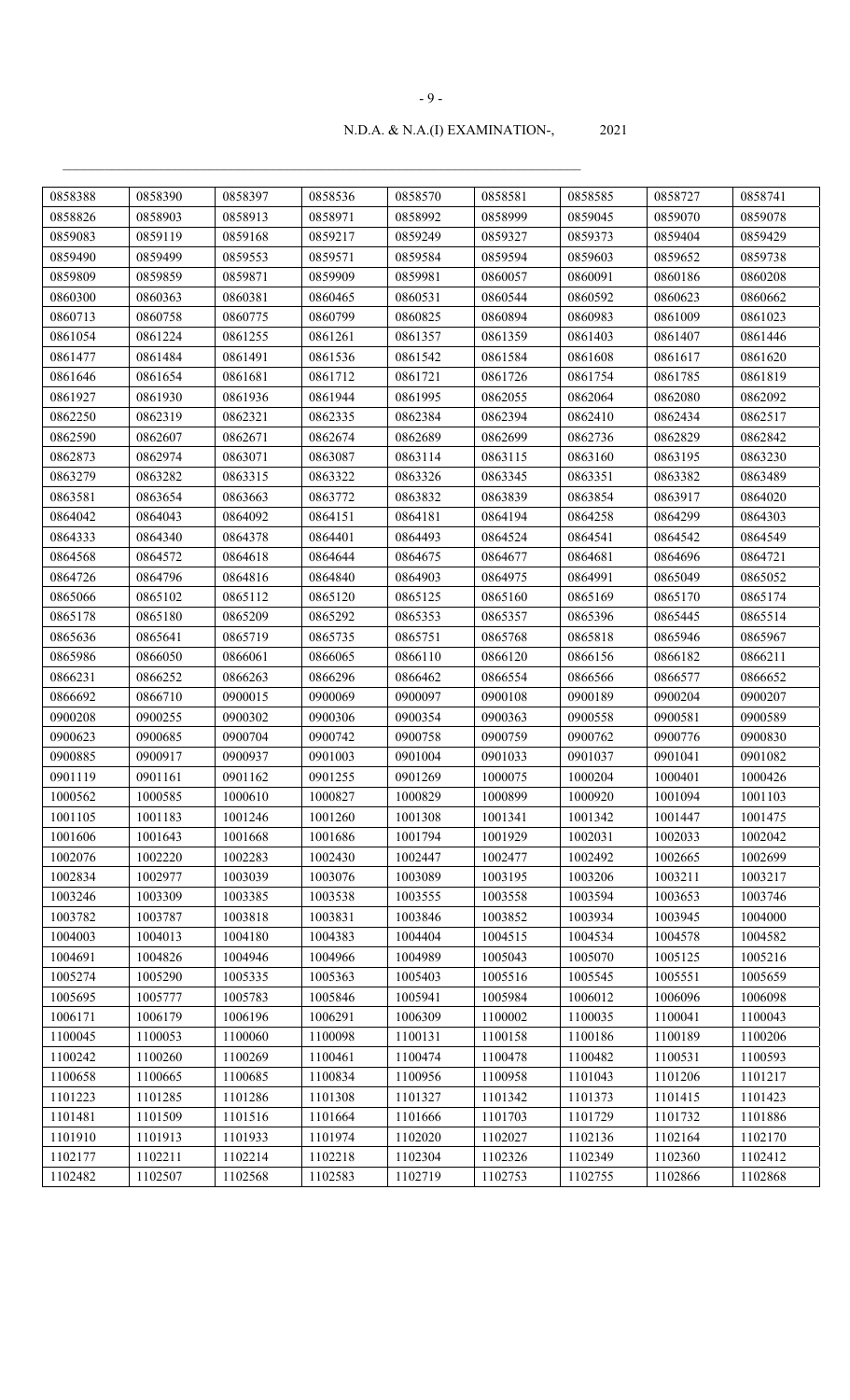| 1102875 | 1102876 | 1102910 | 1103070 | 1103076 | 1103251 | 1103257 | 1103264 | 1103343 |
|---------|---------|---------|---------|---------|---------|---------|---------|---------|
| 1103371 | 1103472 | 1103611 | 1103612 | 1103616 | 1103630 | 1103631 | 1103716 | 1103773 |
| 1103813 | 1103843 | 1103856 | 1103888 | 1103899 | 1103914 | 1103938 | 1103947 | 1104108 |
| 1104127 | 1104128 | 1104171 | 1104180 | 1104202 | 1104205 | 1104252 | 1104254 | 1104280 |
| 1104294 | 1104384 | 1104410 | 1104553 | 1104709 | 1104712 | 1104733 | 1104791 | 1104793 |
| 1104829 | 1104965 | 1104983 | 1104984 | 1105060 | 1105069 | 1105091 | 1105102 | 1105204 |
| 1105220 | 1105267 | 1105328 | 1105403 | 1105472 | 1105479 | 1105544 | 1105575 | 1105634 |
| 1105679 | 1105681 | 1105686 | 1105731 | 1105753 | 1105794 | 1105856 | 1105868 | 1105906 |
| 1105937 | 1106040 | 1106094 | 1106097 | 1106309 | 1106323 | 1106371 | 1106567 | 1106604 |
| 1106625 | 1106653 | 1106703 | 1106713 | 1106717 | 1106796 | 1106819 | 1106861 | 1106895 |
| 1107030 | 1107120 | 1107135 | 1107162 | 1107294 | 1107338 | 1107351 | 1107424 | 1107482 |
| 1107493 | 1107526 | 1107559 | 1107560 | 1107576 | 1107598 | 1107645 | 1107787 | 1107825 |
| 1107827 | 1108024 | 1108086 | 1108098 | 1108110 | 1108113 | 1108126 | 1108129 | 1108136 |
| 1108187 | 1108206 | 1108248 | 1108262 | 1108265 | 1108267 | 1108315 | 1108341 | 1108349 |
| 1108367 | 1108395 | 1108449 | 1108463 | 1108465 | 1108531 | 1108570 | 1108594 | 1108721 |
| 1108867 | 1108920 | 1108990 | 1109086 | 1109129 | 1109166 | 1109250 | 1109279 | 1109307 |
| 1109311 | 1109399 | 1109401 | 1109402 | 1109460 | 1109461 | 1109466 | 1109549 | 1109557 |
| 1109580 | 1109684 | 1109685 | 1109788 | 1109799 | 1109815 | 1109840 | 1109863 | 1109986 |
| 1109988 | 1109999 | 1110037 | 1110047 | 1110096 | 1110122 | 1110136 | 1110157 | 1110342 |
| 1110349 | 1110449 | 1110467 | 1110489 | 1110570 | 1110613 | 1110618 | 1110642 | 1110656 |
| 1110668 | 1110719 | 1110757 | 1110770 | 1110780 | 1110817 | 1110824 | 1110841 | 1111033 |
| 1111093 | 1111107 | 1111136 | 1111141 | 1111240 | 1111254 | 1111272 | 1111290 | 1111300 |
| 1111362 | 1111391 | 1111393 | 1111512 | 1111537 | 1111542 | 1111582 | 1111600 | 1111654 |
| 1111656 | 1111682 | 1111690 | 1111756 | 1111795 | 1111841 | 1111848 | 1111877 | 1111926 |
| 1111981 | 1112009 | 1112046 | 1112105 | 1112108 | 1112127 | 1112269 | 1112301 | 1112408 |
| 1112465 | 1112516 | 1112519 | 1112738 | 1112747 | 1112758 | 1112813 | 1112815 | 1112875 |
| 1112912 | 1112918 | 1112926 | 1112992 | 1113084 | 1113123 | 1113167 | 1113224 | 1113409 |
| 1113463 | 1113467 | 1113548 | 1113559 | 1113659 | 1113667 | 1113702 | 1113769 | 1113868 |
| 1113954 | 1113982 | 1113983 | 1113991 | 1113998 | 1114007 | 1114050 | 1114093 | 1114118 |
| 1114165 | 1114191 | 1114194 | 1114230 | 1114252 | 1114257 | 1114291 | 1114371 | 1114373 |
| 1114487 | 1114489 | 1114608 | 1114625 | 1114633 | 1114649 | 1114651 | 1114771 | 1114789 |
| 1114877 | 1114883 | 1114887 | 1114968 | 1114992 | 1115030 | 1115038 | 1115105 | 1115188 |
| 1115232 | 1115249 | 1115272 | 1115310 | 1115336 | 1115402 | 1115495 | 1115508 | 1115548 |
| 1115573 | 1115615 | 1115681 | 1115689 | 1115696 | 1115814 | 1115828 | 1115880 | 1115897 |
| 1115925 | 1115928 | 1115986 | 1116001 | 1116013 | 1116161 | 1116184 | 1116201 | 1116209 |
| 1116237 | 1116259 | 1116305 | 1116335 | 1116383 | 1116412 | 1116451 | 1116560 | 1116563 |
| 1116577 | 1116640 | 1116651 | 1116713 | 1116718 | 1116846 | 1116870 | 1116871 | 1116891 |
| 1116933 | 1117063 | 1117071 | 1117234 | 1117280 | 1117315 | 1117321 | 1117415 | 1117434 |
| 1117609 | 1117659 | 1117705 | 1117729 | 1117737 | 1117807 | 1117816 | 1117828 | 1117848 |
| 1117856 | 1117896 | 1117920 | 1117977 | 1118068 | 1118094 | 1118119 | 1118165 | 1118177 |
| 1118184 | 1118192 | 1118196 | 1118201 | 1118219 | 1118304 | 1118338 | 1118378 | 1118521 |
| 1118690 | 1118758 | 1118779 | 1118858 | 1118885 | 1118920 | 1119113 | 1119144 | 1119178 |
| 1119221 | 1119231 | 1119455 | 1119540 | 1119670 | 1119738 | 1120047 | 1120062 | 1120107 |
| 1120111 | 1120171 | 1120172 | 1120208 | 1120216 | 1120219 | 1120310 | 1120314 | 1120320 |
| 1120373 | 1120400 | 1120521 | 1120528 | 1120603 | 1120629 | 1120691 | 1120713 | 1120741 |
| 1120817 | 1120847 | 1120853 | 1120858 | 1120880 | 1120886 | 1120942 | 1120962 | 1120967 |
| 1121017 | 1121113 | 1121170 | 1121181 | 1121194 | 1121229 | 1121240 | 1121308 | 1121372 |
| 1121412 | 1121458 | 1121493 | 1121522 | 1121550 | 1121561 | 1121581 | 1121722 | 1121745 |
| 1121777 | 1121815 | 1121857 | 1121884 | 1121886 | 1121906 | 1121974 | 1122021 | 1122024 |
| 1122035 | 1122036 | 1122064 | 1122129 | 1122160 | 1122191 | 1122216 | 1122267 | 1122340 |

#### - 10 -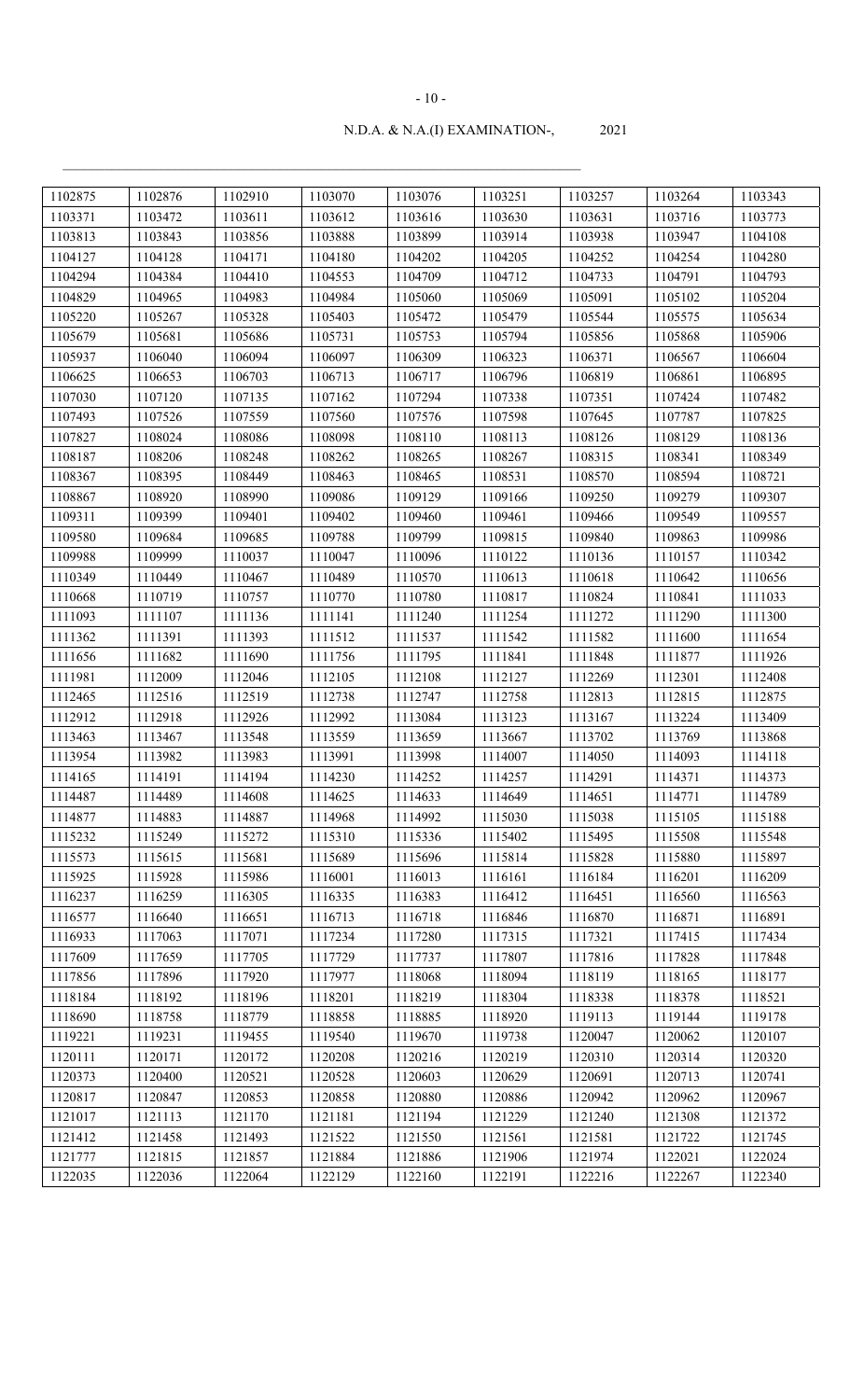| 1122370 | 1122400 | 1122407 | 1122491 | 1122530 | 1122557 | 1122574 | 1122731 | 1122741 |
|---------|---------|---------|---------|---------|---------|---------|---------|---------|
| 1123005 | 1123027 | 1123092 | 1123102 | 1123143 | 1123167 | 1123190 | 1123391 | 1123402 |
| 1123426 | 1123441 | 1123442 | 1123472 | 1123509 | 1123511 | 1123528 | 1123533 | 1123591 |
| 1123600 | 1123624 | 1123653 | 1123660 | 1123682 | 1123717 | 1123798 | 1123815 | 1123967 |
| 1124159 | 1124162 | 1124223 | 1124292 | 1124309 | 1124316 | 1124366 | 1124604 | 1124704 |
| 1124719 | 1124727 | 1124756 | 1124768 | 1124803 | 1124833 | 1124904 | 1124995 | 1125007 |
| 1125069 | 1125097 | 1125127 | 1125155 | 1125159 | 1125273 | 1125277 | 1125287 | 1125302 |
| 1125305 | 1125353 | 1125387 | 1125400 | 1125434 | 1125471 | 1125506 | 1125533 | 1125591 |
| 1125670 | 1125727 | 1125806 | 1125816 | 1125855 | 1125998 | 1126085 | 1126088 | 1126103 |
| 1126131 | 1126149 | 1126166 | 1126182 | 1126294 | 1126415 | 1126452 | 1126484 | 1126527 |
| 1126585 | 1126597 | 1126647 | 1126650 | 1126663 | 1126673 | 1126710 | 1126774 | 1126785 |
| 1126935 | 1126952 | 1126958 | 1126959 | 1126971 | 1126979 | 1126996 | 1127012 | 1127109 |
| 1127131 | 1127198 | 1127215 | 1127255 | 1127264 | 1127302 | 1127343 | 1127359 | 1127368 |
| 1127430 | 1127442 | 1127443 | 1127450 | 1127467 | 1127489 | 1127537 | 1127667 | 1127688 |
| 1127690 | 1127783 | 1127801 | 1127825 | 1127838 | 1127842 | 1127880 | 1127941 | 1127985 |
| 1127988 | 1127998 | 1128056 | 1128093 | 1128129 | 1128142 | 1128220 | 1128520 | 1128523 |
| 1128532 | 1128580 | 1128589 | 1128615 | 1128691 | 1128715 | 1128759 | 1128770 | 1128792 |
| 1128820 | 1128896 | 1128903 | 1128954 | 1128977 | 1128982 | 1129015 | 1129056 | 1129117 |
| 1129128 | 1129154 | 1129182 | 1129183 | 1129189 | 1129271 | 1129348 | 1129351 | 1129382 |
| 1129473 | 1129495 | 1129504 | 1129638 | 1129665 | 1129712 | 1129756 | 1129792 | 1129813 |
| 1129828 | 1129838 | 1129909 | 1129939 | 1129960 | 1130054 | 1130173 | 1130249 | 1130251 |
| 1130280 | 1130383 | 1130423 | 1130540 | 1130552 | 1130562 | 1130568 | 1130654 | 1130742 |
| 1130771 | 1130789 | 1130807 | 1130956 | 1131133 | 1131189 | 1131192 | 1131205 | 1131237 |
| 1131248 | 1131266 | 1131355 | 1131431 | 1131464 | 1131496 | 1131497 | 1131528 | 1131564 |
| 1131583 | 1131681 | 1131714 | 1131715 | 1131742 | 1131870 | 1131944 | 1131957 | 1131982 |
| 1132033 | 1132101 | 1132137 | 1200035 | 1200074 | 1200078 | 1200089 | 1200097 | 1200115 |
| 1200118 | 1200164 | 1200192 | 1200302 | 1200354 | 1200377 | 1200389 | 1200414 | 1200415 |
| 1200416 | 1200448 | 1200463 | 1200467 | 1200477 | 1200495 | 1200513 | 1200532 | 1200566 |
| 1200575 | 1200579 | 1200581 | 1200583 | 1200601 | 1200669 | 1200672 | 1200732 | 1200740 |
| 1200757 | 1200793 | 1200805 | 1200868 | 1200882 | 1200889 | 1200894 | 1200898 | 1200912 |
| 1200915 | 1200946 | 1200981 | 1201107 | 1201108 | 1201117 | 1201125 | 1201152 | 1201190 |
| 1201203 | 1201204 | 1201214 | 1201246 | 1201284 | 1201286 | 1201308 | 1201336 | 1201348 |
| 1201359 | 1201399 | 1201408 | 1201434 | 1201457 | 1201480 | 1201510 | 1201548 | 1201557 |
| 1201586 | 1201673 | 1201675 | 1201687 | 1201722 | 1201771 | 1201788 | 1201791 | 1201821 |
| 1201838 | 1201857 | 1201860 | 1201884 | 1300024 | 1300049 | 1300057 | 1300059 | 1300122 |
| 1300187 | 1300288 | 1300340 | 1300572 | 1300739 | 1300792 | 1301085 | 1301176 | 1301284 |
| 1301430 | 1301641 | 1301693 | 1301763 | 1301808 | 1301821 | 1301908 | 1301947 | 1301977 |
| 1302000 | 1302004 | 1302111 | 1302146 | 1302182 | 1302260 | 1302464 | 1302523 | 1302593 |
| 1302717 | 1302910 | 1302916 | 1302955 | 1302962 | 1302976 | 1303055 | 1303118 | 1303426 |
| 1303470 | 1303603 | 1303718 | 1303859 | 1303897 | 1303951 | 1303955 | 1304061 | 1304186 |
| 1304279 | 1304330 | 1304384 | 1304500 | 1304569 | 1304666 | 1304671 | 1304760 | 1304782 |
| 1304897 | 1305013 | 1305032 | 1305112 | 1305188 | 1305544 | 1305608 | 1305627 | 1305783 |
| 1305898 | 1305900 | 1305937 | 1306100 | 1306130 | 1306335 | 1306340 | 1306375 | 1306423 |
| 1306544 | 1306900 | 1306935 | 1306971 | 1307022 | 1307065 | 1307205 | 1307784 | 1307803 |
| 1307807 | 1307836 | 1307868 | 1308027 | 1308038 | 1308103 | 1308163 | 1308212 | 1308258 |
| 1308266 | 1308306 | 1308568 | 1308626 | 1308671 | 1308680 | 1308681 | 1308796 | 1308863 |
| 1308931 | 1308957 | 1308997 | 1309068 | 1309073 | 1309132 | 1309211 | 1309337 | 1309588 |
| 1400039 | 1400090 | 1400091 | 1400095 | 1400108 | 1400117 | 1400146 | 1400180 | 1400191 |
| 1400203 | 1400286 | 1400294 | 1400435 | 1400451 | 1400500 | 1400507 | 1400555 | 1400583 |
| 1400589 | 1400612 | 1400614 | 1400643 | 1400703 | 1400775 | 1400814 | 1400820 | 1400863 |

#### - 11 -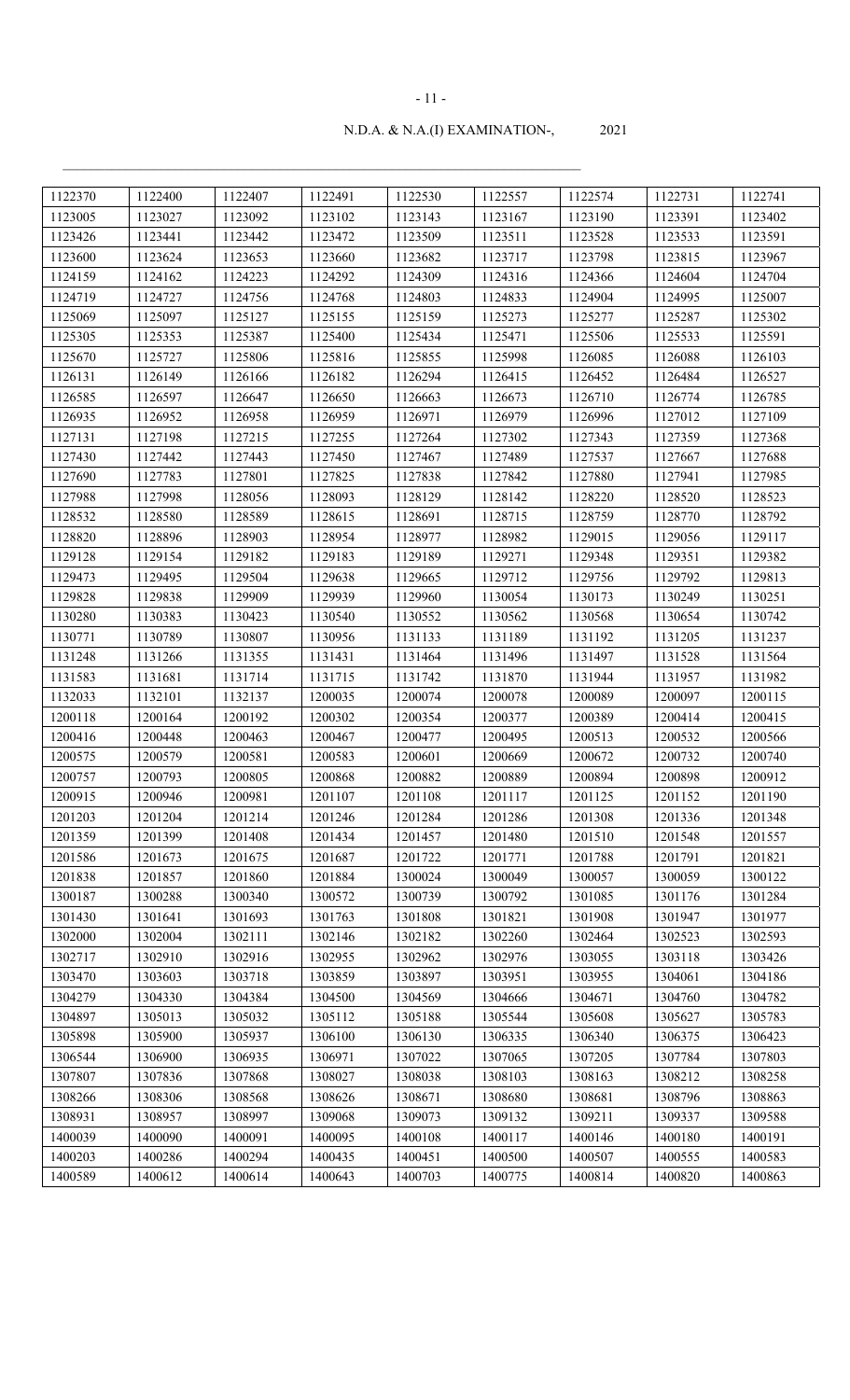| 1400899 | 1400903 | 1400914 | 1400944 | 1400975 | 1401042 | 1401108 | 1401123 | 1401157 |
|---------|---------|---------|---------|---------|---------|---------|---------|---------|
| 1401202 | 1401221 | 1401291 | 1401300 | 1401342 | 1401345 | 1401350 | 1401457 | 1401507 |
| 1401513 | 1401569 | 1401572 | 1401616 | 1401622 | 1401694 | 1401709 | 1401751 | 1401765 |
| 1401830 | 1401832 | 1401845 | 1401902 | 1401983 | 1401986 | 1402086 | 1402119 | 1402166 |
| 1402244 | 1402267 | 1402278 | 1402301 | 1402313 | 1402412 | 1402448 | 1402453 | 1402467 |
| 1402487 | 1402489 | 1402713 | 1402740 | 1402750 | 1402756 | 1402793 | 1402938 | 1402939 |
| 1402965 | 1402977 | 1402987 | 1403039 | 1403048 | 1403069 | 1403079 | 1403091 | 1403331 |
| 1403343 | 1403348 | 1403376 | 1403388 | 1403423 | 1403487 | 1403504 | 1403514 | 1403524 |
| 1403644 | 1403645 | 1403671 | 1403767 | 1403778 | 1403841 | 1403858 | 1403880 | 1403882 |
| 1403971 | 1404011 | 1404056 | 1404131 | 1404133 | 1404192 | 1404255 | 1404356 | 1404382 |
| 1404409 | 1404458 | 1404487 | 1404499 | 1404526 | 1404563 | 1404622 | 1404635 | 1404638 |
| 1404644 | 1404823 | 1404827 | 1404831 | 1404904 | 1404922 | 1404948 | 1404983 | 1404989 |
| 1405005 | 1405020 | 1405037 | 1405070 | 1405102 | 1405159 | 1405212 | 1405325 | 1405351 |
| 1405353 | 1405415 | 1405442 | 1405459 | 1405516 | 1405519 | 1405566 | 1405578 | 1405602 |
| 1405613 | 1405643 | 1405708 | 1405719 | 1405726 | 1405755 | 1405759 | 1405765 | 1405957 |
| 1405967 | 1406008 | 1406010 | 1406101 | 1406121 | 1406125 | 1406196 | 1406225 | 1406234 |
| 1406444 | 1406453 | 1406468 | 1406500 | 1406522 | 1406559 | 1406588 | 1406603 | 1406605 |
| 1406634 | 1406647 | 1406705 | 1406715 | 1406744 | 1406811 | 1406867 | 1406927 | 1406975 |
| 1407004 | 1407078 | 1407081 | 1407120 | 1407165 | 1407183 | 1407244 | 1407375 | 1407379 |
| 1407434 | 1407459 | 1407483 | 1407521 | 1407525 | 1407536 | 1407593 | 1407660 | 1407672 |
| 1407717 | 1407794 | 1407813 | 1407815 | 1407865 | 1407891 | 1407922 | 1407996 | 1407998 |
| 1408052 | 1408053 | 1408067 | 1408069 | 1408075 | 1408105 | 1408125 | 1408134 | 1408168 |
| 1408177 | 1408193 | 1408212 | 1408221 | 1408228 | 1408232 | 1408233 | 1408238 | 1408305 |
| 1408307 | 1408327 | 1408330 | 1408367 | 1408387 | 1408438 | 1408481 | 1408503 | 1408543 |
| 1408625 | 1408633 | 1408634 | 1408673 | 1408674 | 1408676 | 1408686 | 1408702 | 1408751 |
| 1408806 | 1408822 | 1408903 | 1408931 | 1408940 | 1408959 | 1408963 | 1408981 | 1409009 |
| 1409054 | 1409064 | 1409065 | 1409097 | 1409107 | 1409163 | 1409201 | 1409206 | 1409216 |
| 1409264 | 1409280 | 1409282 | 1409310 | 1409339 | 1409372 | 1409423 | 1409425 | 1409426 |
| 1409499 | 1409567 | 1409569 | 1409596 | 1409605 | 1409646 | 1409699 | 1409712 | 1409721 |
| 1409722 | 1409741 | 1409770 | 1409843 | 1409935 | 1410041 | 1410101 | 1410121 | 1410156 |
| 1410228 | 1410267 | 1410282 | 1410306 | 1410313 | 1410357 | 1410361 | 1410411 | 1410414 |
| 1410467 | 1410527 | 1410528 | 1410557 | 1410626 | 1410632 | 1410645 | 1410652 | 1410723 |
| 1410785 | 1410797 | 1410800 | 1410898 | 1410916 | 1410918 | 1410931 | 1410954 | 1410965 |
| 1410979 | 1411003 | 1411011 | 1411049 | 1411077 | 1411115 | 1411167 | 1411214 | 1411232 |
| 1411243 | 1411262 | 1411278 | 1411280 | 1411284 | 1411367 | 1411487 | 1411526 | 1411553 |
| 1411634 | 1411660 | 1411681 | 1411848 | 1411859 | 1411934 | 1411938 | 1411997 | 1412015 |
| 1412067 | 1412103 | 1412121 | 1412131 | 1412140 | 1412245 | 1412289 | 1412307 | 1412310 |
| 1412340 | 1412360 | 1412372 | 1412376 | 1412387 | 1412404 | 1412422 | 1412449 | 1412483 |
| 1412498 | 1412517 | 1412553 | 1412614 | 1412622 | 1412639 | 1412642 | 1412644 | 1412695 |
| 1412721 | 1412772 | 1412858 | 1412888 | 1412904 | 1412914 | 1412921 | 1412926 | 1412975 |
| 1413007 | 1413008 | 1413059 | 1413093 | 1413129 | 1413130 | 1413146 | 1413266 | 1413302 |
| 1413326 | 1413335 | 1413340 | 1413343 | 1413377 | 1413405 | 1413431 | 1413462 | 1413482 |
| 1413490 | 1413573 | 1413606 | 1413634 | 1413656 | 1413658 | 1413699 | 1413750 | 1413759 |
| 1413767 | 1413812 | 1413860 | 1413884 | 1413886 | 1413973 | 1414003 | 1414068 | 1414089 |
| 1414117 | 1414122 | 1414154 | 1414201 | 1414284 | 1414367 | 1414430 | 1414497 | 1414537 |
| 1414622 | 1414636 | 1414671 | 1414725 | 1414742 | 1414765 | 1414849 | 1414857 | 1414858 |
| 1414874 | 1414906 | 1414934 | 1414940 | 1414950 | 1414974 | 1415025 | 1415064 | 1415082 |
| 1415090 | 1415097 | 1415180 | 1415192 | 1415198 | 1415214 | 1415245 | 1415249 | 1415298 |
| 1415338 | 1415357 | 1415363 | 1415366 | 1415411 | 1415439 | 1415454 | 1415463 | 1415477 |
| 1415502 | 1415510 | 1415535 | 1415544 | 1415545 | 1415573 | 1415623 | 1415629 | 1415639 |

#### - 12 -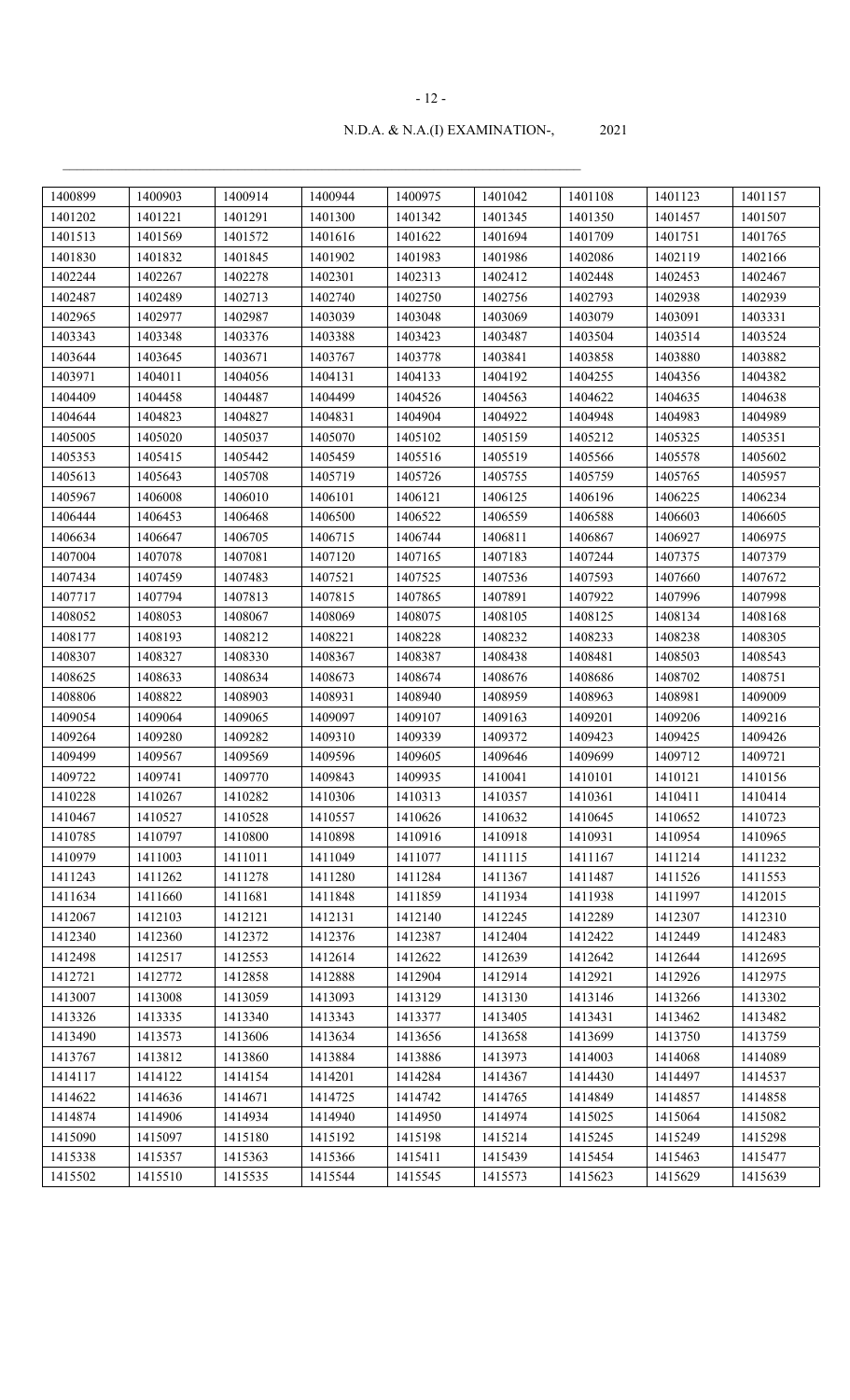| 1415706 | 1415713 | 1415874 | 1415891 | 1415923 | 1415945 | 1415949 | 1415996 | 1416045 |
|---------|---------|---------|---------|---------|---------|---------|---------|---------|
| 1416077 | 1416097 | 1416098 | 1416118 | 1416147 | 1416158 | 1416179 | 1416206 | 1500096 |
| 1500135 | 1500180 | 1500275 | 1500278 | 1500308 | 1500311 | 1500389 | 1500394 | 1500457 |
| 1500525 | 1500531 | 1500607 | 1500619 | 1500843 | 1500933 | 1500934 | 1500951 | 1500965 |
| 1500982 | 1501041 | 1501065 | 1501129 | 1501145 | 1501371 | 1501508 | 1501661 | 1501678 |
| 1501871 | 1501881 | 1501992 | 1502147 | 1502184 | 1502226 | 1502229 | 1502367 | 1502381 |
| 1502583 | 1502705 | 1502813 | 1502869 | 1502879 | 1502902 | 1502988 | 1502992 | 1503230 |
| 1503251 | 1503353 | 1503357 | 1503485 | 1503504 | 1503566 | 1503598 | 1503637 | 1503799 |
| 1503915 | 1503984 | 1504214 | 1504349 | 1504350 | 1504422 | 1504661 | 1504745 | 1504752 |
| 1504761 | 1504780 | 1504820 | 1504865 | 1504878 | 1504931 | 1504935 | 1504941 | 1504943 |
| 1505069 | 1505078 | 1505088 | 1505091 | 1505385 | 1505426 | 1505629 | 1505749 | 1505781 |
| 1505890 | 1505917 | 1505973 | 1505996 | 1506242 | 1506250 | 1506282 | 1506362 | 1506391 |
| 1506408 | 1506480 | 1506501 | 1506635 | 1506807 | 1506852 | 1506908 | 1506982 | 1507095 |
| 1507162 | 1507166 | 1507172 | 1507445 | 1507449 | 1507467 | 1507555 | 1507568 | 1507604 |
| 1507693 | 1507796 | 1507827 | 1508007 | 1508063 | 1508165 | 1508166 | 1508174 | 1508296 |
| 1508357 | 1508395 | 1508434 | 1508445 | 1508468 | 1508501 | 1508523 | 1508785 | 1508910 |
| 1508916 | 1508983 | 1509025 | 1509036 | 1509248 | 1509273 | 1509308 | 1509333 | 1509423 |
| 1509426 | 1509805 | 1509843 | 1509875 | 1510012 | 1510065 | 1510129 | 1510222 | 1510358 |
| 1510591 | 1510741 | 1510802 | 1510905 | 1510912 | 1511058 | 1511059 | 1511135 | 1511612 |
| 1511701 | 1511720 | 1511754 | 1511829 | 1511881 | 1511895 | 1512103 | 1512134 | 1512299 |
| 1512309 | 1512323 | 1512342 | 1512380 | 1512550 | 1512644 | 1512708 | 1512961 | 1512971 |
| 1513103 | 1513228 | 1513391 | 1513397 | 1513424 | 1513454 | 1513462 | 1513498 | 1513543 |
| 1513548 | 1513559 | 1513607 | 1513909 | 1514006 | 1514103 | 1514270 | 1514473 | 1514494 |
| 1514626 | 1514632 | 1514696 | 1514789 | 1514797 | 1514986 | 1515011 | 1515125 | 1515164 |
| 1515171 | 1515259 | 1515336 | 1515365 | 1515438 | 1515506 | 1515580 | 1515671 | 1515715 |
| 1515752 | 1515761 | 1515836 | 1515938 | 1515943 | 1515984 | 1516007 | 1516024 | 1516257 |
| 1516421 | 1516597 | 1516724 | 1516863 | 1517107 | 1517271 | 1517286 | 1517460 | 1517502 |
| 1517560 | 1517702 | 1517730 | 1518078 | 1518388 | 1518421 | 1518484 | 1518485 | 1518531 |
| 1518546 | 1518558 | 1518563 | 1518585 | 1518632 | 1518791 | 1518836 | 1518860 | 1518866 |
| 1518887 | 1518962 | 1519000 | 1519156 | 1519195 | 1519230 | 1519235 | 1519369 | 1519422 |
| 1519580 | 1519615 | 1519681 | 1519738 | 1519744 | 1519797 | 1519803 | 1519872 | 1519978 |
| 1520031 | 1520047 | 1520092 | 1520172 | 1520320 | 1520455 | 1520489 | 1520495 | 1520603 |
| 1520786 | 1520878 | 1520887 | 1520903 | 1520929 | 1520939 | 1520989 | 1521005 | 1521101 |
| 1521124 | 1521171 | 1521175 | 1521183 | 1521201 | 1521207 | 1521268 | 1521304 | 1521309 |
| 1521677 | 1521764 | 1521816 | 1521836 | 1521879 | 1521885 | 1521920 | 1521923 | 1522039 |
| 1522130 | 1522137 | 1522217 | 1522233 | 1522298 | 1522386 | 1522696 | 1522757 | 1522777 |
| 1522865 | 1522917 | 1522920 | 1523018 | 1523045 | 1523102 | 1523121 | 1523192 | 1523406 |
| 1523485 | 1523486 | 1523529 | 1523571 | 1523702 | 1523840 | 1523860 | 1523952 | 1524049 |
| 1524088 | 1524127 | 1524287 | 1524418 | 1524448 | 1524460 | 1524568 | 1524691 | 1524715 |
| 1524772 | 1524846 | 1525010 | 1525273 | 1525334 | 1525412 | 1525557 | 1525567 | 1525652 |
| 1525668 | 1525704 | 1525789 | 1525861 | 1525942 | 1525973 | 1526036 | 1526065 | 1526114 |
| 1526182 | 1526375 | 1526400 | 1526550 | 1526625 | 1526789 | 1526837 | 1526841 | 1526931 |
| 1526978 | 1527084 | 1527190 | 1527203 | 1527427 | 1527446 | 1527542 | 1527669 | 1527776 |
| 1527809 | 1527828 | 1527968 | 1527971 | 1528118 | 1528119 | 1528332 | 1528419 | 1528426 |
| 1528560 | 1528768 | 1528769 | 1528806 | 1528813 | 1528969 | 1528989 | 1529036 | 1529098 |
| 1529159 | 1529191 | 1529259 | 1529324 | 1529407 | 1529444 | 1529459 | 1529460 | 1529512 |
| 1529549 | 1529553 | 1529601 | 1529732 | 1529734 | 1529802 | 1529912 | 1529917 | 1529991 |
| 1530057 | 1530070 | 1530087 | 1530319 | 1530332 | 1530355 | 1530430 | 1530562 | 1530606 |
| 1530624 | 1530700 | 1530746 | 1530842 | 1530864 | 1531054 | 1531079 | 1531264 | 1531333 |
| 1531374 | 1531449 | 1531486 | 1531499 | 1531511 | 1531549 | 1531553 | 1531570 | 1531574 |

#### - 13 -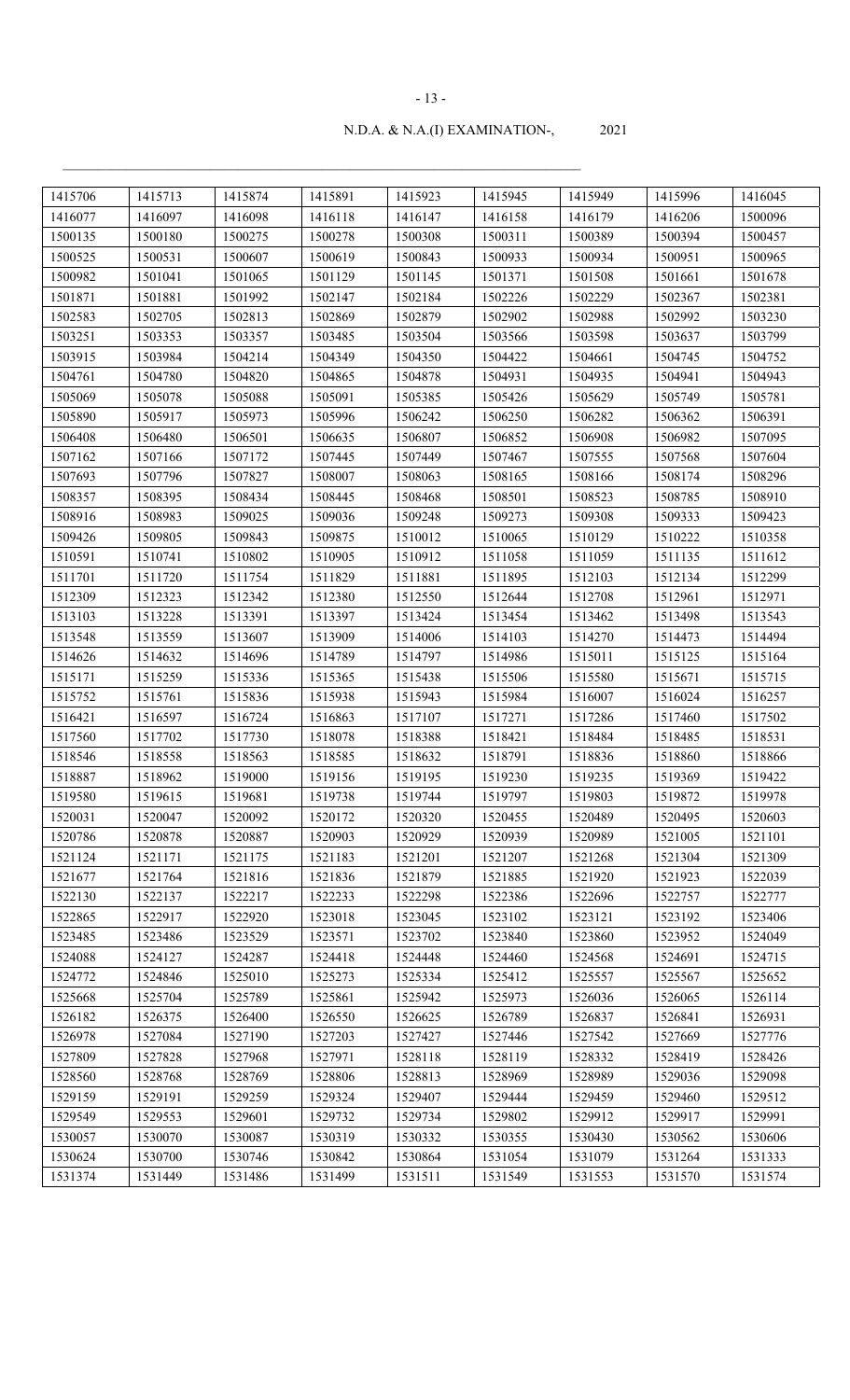| 1531621 | 1531627 | 1531842 | 1531867 | 1531925 | 1531940 | 1531988 | 1532025 | 1532035 |
|---------|---------|---------|---------|---------|---------|---------|---------|---------|
| 1532190 | 1532339 | 1532663 | 1532751 | 1532779 | 1532797 | 1533037 | 1533117 | 1533160 |
| 1533199 | 1533235 | 1533268 | 1533360 | 1533368 | 1533598 | 1533678 | 1533688 | 1533787 |
| 1533815 | 1533853 | 1534075 | 1534165 | 1534286 | 1534365 | 1534390 | 1534561 | 1534726 |
| 1534773 | 1534800 | 1534801 | 1534870 | 1534902 | 1534968 | 1534978 | 1534981 | 1534986 |
| 1534998 | 1535026 | 1535074 | 1535298 | 1535302 | 1535508 | 1535543 | 1535549 | 1535573 |
| 1535601 | 1535620 | 1535653 | 1535908 | 1535931 | 1535987 | 1536125 | 1536309 | 1536324 |
| 1536448 | 1536462 | 1536464 | 1536499 | 1536503 | 1536570 | 1536580 | 1536586 | 1536628 |
| 1537028 | 1537047 | 1537075 | 1537126 | 1537190 | 1537411 | 1537431 | 1537512 | 1537805 |
| 1537833 | 1537838 | 1537851 | 1537945 | 1538021 | 1538050 | 1538163 | 1538269 | 1538279 |
| 1538294 | 1538341 | 1538365 | 1538511 | 1538512 | 1538639 | 1538645 | 1538656 | 1538729 |
| 1538760 | 1538794 | 1538928 | 1538972 | 1538984 | 1539113 | 1539277 | 1539380 | 1539422 |
| 1539429 | 1539499 | 1539580 | 1539629 | 1539648 | 1539682 | 1539706 | 1539808 | 1539919 |
| 1539963 | 1539982 | 1540144 | 1540225 | 1540275 | 1540322 | 1540337 | 1540392 | 1540622 |
| 1540667 | 1540769 | 1540777 | 1540850 | 1541000 | 1541042 | 1541071 | 1541153 | 1541389 |
| 1541407 | 1541483 | 1541563 | 1541591 | 1541702 | 1541706 | 1541837 | 1541885 | 1541889 |
| 1541972 | 1542047 | 1542142 | 1542200 | 1542251 | 1542313 | 1542328 | 1542334 | 1542389 |
| 1542473 | 1542516 | 1542590 | 1542651 | 1542677 | 1542696 | 1542743 | 1542815 | 1542817 |
| 1542972 | 1542991 | 1543090 | 1543282 | 1543567 | 1543573 | 1543605 | 1543617 | 1543807 |
| 1543946 | 1544027 | 1544037 | 1544097 | 1544313 | 1544472 | 1544558 | 1544611 | 1544613 |
| 1544656 | 1545113 | 1545126 | 1545204 | 1545388 | 1545407 | 1545416 | 1545417 | 1545454 |
| 1545788 | 1545813 | 1545855 | 1545873 | 1545978 | 1546035 | 1546056 | 1546057 | 1546148 |
| 1546245 | 1546369 | 1546506 | 1546578 | 1546622 | 1546640 | 1546661 | 1546664 | 1546735 |
| 1546769 | 1546776 | 1546843 | 1546926 | 1547064 | 1547065 | 1547240 | 1547269 | 1600057 |
| 1600058 | 1600112 | 1600125 | 1700049 | 1700119 | 1700167 | 1700187 | 1700201 | 1700211 |
| 1700236 | 1700272 | 1700310 | 1700338 | 1700357 | 1700370 | 1700426 | 1700444 | 1700519 |
| 1700521 | 1700550 | 1700565 | 1700572 | 1700607 | 1700626 | 1700638 | 1700664 | 1700672 |
| 1700710 | 1700719 | 1700734 | 1700741 | 1700854 | 1700863 | 1700878 | 1700879 | 1700899 |
| 1700914 | 1700952 | 1701059 | 1701063 | 1701065 | 1701068 | 1701091 | 1701156 | 1701172 |
| 1701218 | 1701220 | 1701240 | 1701241 | 1701256 | 1701281 | 1701345 | 1701356 | 1701361 |
| 1701371 | 1701432 | 1701439 | 1701503 | 1701585 | 1701599 | 1701738 | 1701743 | 1701809 |
| 1701827 | 1701902 | 1701908 | 1701982 | 1702027 | 1702118 | 1702122 | 1702143 | 1702150 |
| 1702178 | 1702231 | 1702243 | 1702309 | 1702348 | 1702376 | 1702421 | 1702511 | 1702518 |
| 1702576 | 1702581 | 1702604 | 1702696 | 1702700 | 1702719 | 1702725 | 1702748 | 1702762 |
| 1702774 | 1702789 | 1702875 | 1702883 | 1702906 | 1702916 | 1800134 | 1800471 | 1900047 |
| 1900105 | 1900130 | 1900239 | 1900282 | 1900433 | 1900442 | 1900563 | 1900581 | 1900584 |
| 1900595 | 1900602 | 1900630 | 1900637 | 1900674 | 1900763 | 1900815 | 1900816 | 1900822 |
| 1900859 | 1900875 | 1900879 | 1900920 | 1900956 | 1900966 | 1901004 | 1901015 | 1901090 |
| 1901097 | 1901112 | 1901144 | 1901161 | 1901260 | 1901471 | 1901479 | 1901528 | 1901566 |
| 1901669 | 1901945 | 1902006 | 1902007 | 1902043 | 1902089 | 1902150 | 1902188 | 1902200 |
| 1902253 | 1902335 | 1902341 | 1902509 | 1902545 | 1902548 | 1902594 | 1902609 | 1902657 |
| 1902712 | 1902810 | 1902892 | 1902932 | 1902976 | 1903161 | 1903221 | 1903241 | 1903329 |
| 1903360 | 1903375 | 2400006 | 2400015 | 2400070 | 2400180 | 2400258 | 2400316 | 2400384 |
| 2400404 | 2400410 | 2400431 | 2400494 | 2400496 | 2400519 | 2400556 | 2400560 | 2400568 |
| 2400657 | 2400860 | 2400862 | 2400864 | 2401022 | 2401106 | 2401277 | 2401344 | 2401432 |
| 2401443 | 2401535 | 2401756 | 2401775 | 2401866 | 2401951 | 2402170 | 2402184 | 2402353 |
| 2402394 | 2402462 | 2402513 | 2402826 | 2402842 | 2402933 | 2402953 | 2402982 | 2403044 |
| 2403081 | 2403186 | 2403216 | 2403301 | 2403360 | 2403364 | 2403555 | 2403629 | 2403895 |
| 2403928 | 2403952 | 2404044 | 2404208 | 2404454 | 2404492 | 2404563 | 2404628 | 2404641 |
| 2404645 | 2405060 | 2405192 | 2405354 | 2405418 | 2405430 | 2405518 | 2405565 | 2405648 |

#### - 14 -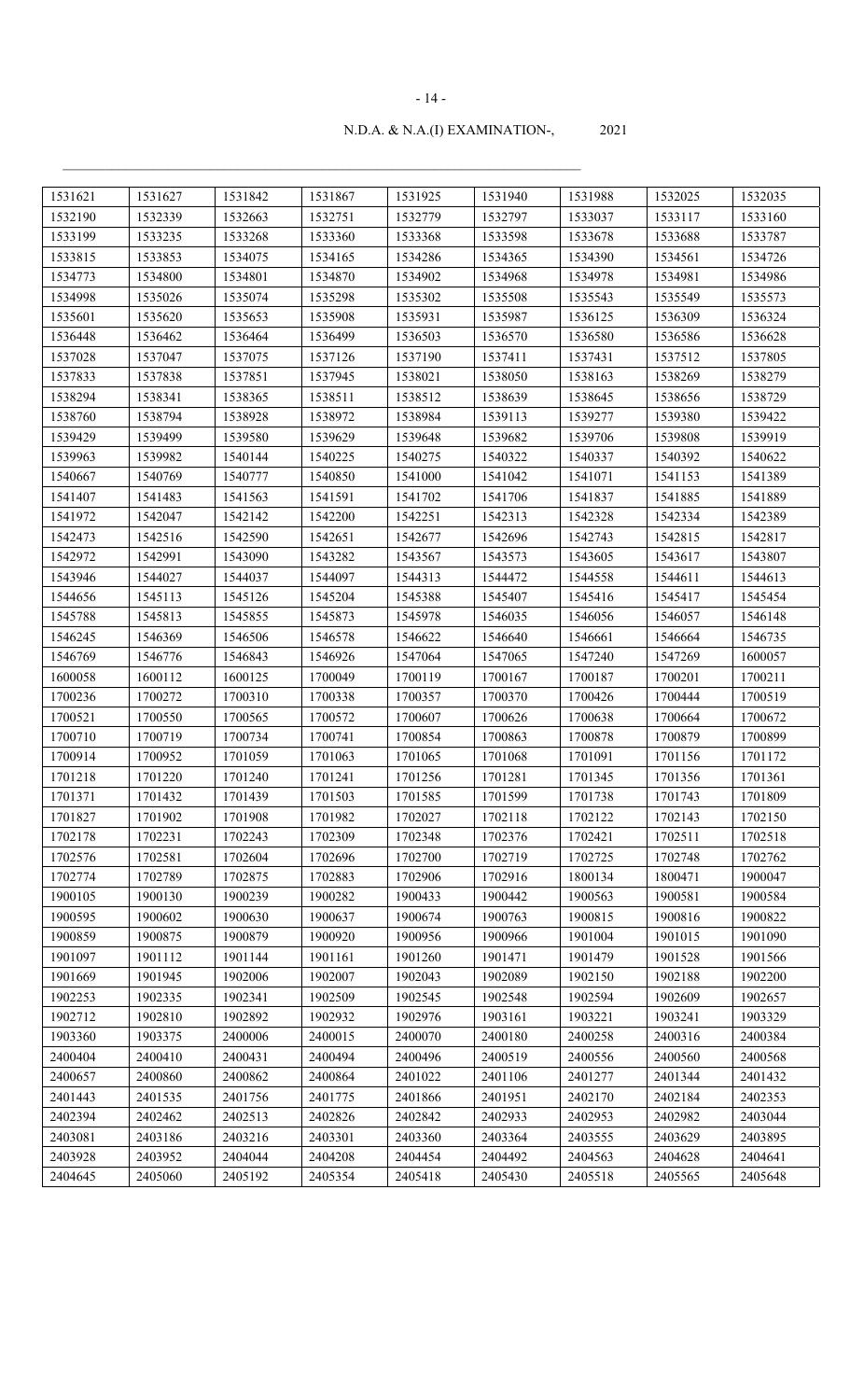| 2405801 | 2406124 | 2406155 | 2406196 | 2406543 | 2406649 | 2406685 | 2406743 | 2406935 |
|---------|---------|---------|---------|---------|---------|---------|---------|---------|
| 2407023 | 2407093 | 2407107 | 2407295 | 2407367 | 2407527 | 2407649 | 2407729 | 2407744 |
| 2407957 | 2408117 | 2408332 | 2408405 | 2408431 | 2408502 | 2408505 | 2408594 | 2408702 |
| 2408714 | 2600138 | 2600139 | 2600267 | 2600306 | 2600570 | 2600612 | 2600653 | 2600781 |
| 2600963 | 2601001 | 2601041 | 2601287 | 2601307 | 2601336 | 2601483 | 2601553 | 2601565 |
| 2601870 | 2602018 | 2602208 | 2602350 | 2602434 | 2602436 | 2602476 | 2602599 | 2602791 |
| 2602892 | 2602936 | 2602960 | 2603030 | 2603078 | 2603139 | 2603214 | 2603488 | 2603494 |
| 2603518 | 2603521 | 2603526 | 2603528 | 2603634 | 2603662 | 2603675 | 2603792 | 2603799 |
| 2603821 | 2603832 | 2603902 | 2603981 | 2604238 | 2604290 | 2604311 | 2604419 | 2604462 |
| 2604595 | 2604611 | 2604718 | 2604890 | 2604915 | 2604927 | 2604938 | 2605084 | 2605213 |
| 2605458 | 2605572 | 2605619 | 2605625 | 2605802 | 2605843 | 2605885 | 2605893 | 2606064 |
| 2606103 | 2606119 | 2606334 | 2606414 | 2606611 | 2606625 | 2606684 | 2606685 | 2606744 |
| 2606821 | 2606827 | 2606971 | 2607006 | 2607016 | 2607141 | 2607154 | 2607213 | 2607300 |
| 2607487 | 2607859 | 2607966 | 2608098 | 2608108 | 2608122 | 2608154 | 2608209 | 2608229 |
| 2608254 | 2608395 | 2608396 | 2608419 | 2608470 | 2608499 | 2608583 | 2608682 | 2608755 |
| 2608776 | 2608806 | 2608823 | 2608839 | 2608869 | 2608995 | 2609016 | 2609081 | 2609131 |
| 2609285 | 2609355 | 2609373 | 2609452 | 2609478 | 2609537 | 2609548 | 2609776 | 2609874 |
| 2609945 | 2610160 | 2610281 | 2610390 | 2610473 | 2610760 | 2610857 | 2610926 | 2610982 |
| 2611032 | 2611071 | 2611376 | 2611394 | 2611592 | 2611652 | 2611659 | 2611709 | 2611712 |
| 2611763 | 2611795 | 2611839 | 2611988 | 2611991 | 2612007 | 2612499 | 2612503 | 2612557 |
| 2612577 | 2612606 | 2612734 | 2612804 | 2612816 | 2612838 | 2612945 | 2613056 | 2613079 |
| 2613176 | 2613185 | 2613328 | 2613394 | 2613424 | 2613427 | 2613551 | 2613593 | 2613607 |
| 2613759 | 2613806 | 2613813 | 2613864 | 2613873 | 2613936 | 2614079 | 2614113 | 2614123 |
| 2614150 | 2614360 | 2614394 | 2614421 | 2614429 | 2614520 | 2614545 | 2614584 | 2614708 |
| 2614988 | 2615011 | 2615127 | 2615447 | 2615499 | 2615646 | 2615704 | 2615755 | 2615935 |
| 2615992 | 2616041 | 2616305 | 2616502 | 2616621 | 2616681 | 2616803 | 2616833 | 2616874 |
| 2616890 | 2617076 | 2617084 | 2617262 | 2617282 | 2617306 | 2617312 | 2617369 | 2617372 |
| 2617539 | 2617556 | 2617565 | 2617569 | 2617898 | 2618121 | 2618167 | 2618245 | 2618274 |
| 2618314 | 2618328 | 2618563 | 2618976 | 2619056 | 2619232 | 2619389 | 2619413 | 2619430 |
| 2619845 | 2619910 | 2619981 | 2619985 | 2620091 | 2620134 | 2620218 | 2620493 | 2620508 |
| 2620514 | 2620529 | 2620574 | 2620604 | 2620704 | 2620802 | 2621017 | 2621047 | 2621077 |
| 2621193 | 2621284 | 2621372 | 2621377 | 2621384 | 2621620 | 2621718 | 2621799 | 2622035 |
| 2622317 | 2622367 | 2622452 | 2622538 | 2622569 | 2622577 | 2622610 | 2622737 | 2622821 |
| 2623032 | 2623196 | 2623201 | 2623217 | 2623460 | 2623501 | 2623588 | 2623914 | 2624012 |
| 2624215 | 2624469 | 2624526 | 2624603 | 2624639 | 2624768 | 2624905 | 2625041 | 2625243 |
| 2625248 | 2625510 | 2625627 | 2625657 | 2625866 | 2626153 | 2626410 | 2626499 | 2626559 |
| 2626741 | 2626746 | 2626751 | 2626852 | 2626887 | 2626963 | 2626977 | 2627076 | 2627129 |
| 2627266 | 2627329 | 2627560 | 2627571 | 2627701 | 2627829 | 2627955 | 2628150 | 2628196 |
| 2628218 | 2628255 | 2628548 | 2628576 | 2628658 | 2628797 | 2628861 | 2628925 | 2629000 |
| 2629001 | 2629003 | 2629143 | 2629167 | 2629310 | 2629327 | 2629420 | 2629542 | 2629567 |
| 2629574 | 2629620 | 2629687 | 2629785 | 2629800 | 2629864 | 2629934 | 2630039 | 2630228 |
| 2630275 | 2630283 | 2630319 | 2630457 | 2630524 | 2630764 | 2630769 | 2630977 | 2630991 |
| 2630996 | 2631138 | 2631350 | 2631423 | 2631506 | 2631735 | 2631868 | 2631935 | 2632116 |
| 2632191 | 2632271 | 2632361 | 2632377 | 2632404 | 2632543 | 2632610 | 2632688 | 2632735 |
| 2632778 | 2632844 | 2632956 | 2633074 | 2633091 | 2633105 | 2633128 | 2633161 | 2633233 |
| 2633376 | 2633397 | 2633469 | 2633521 | 2633522 | 2633612 | 2633681 | 2633775 | 2633784 |
| 2633792 | 2633805 | 2633818 | 2633871 | 2633928 | 2633971 | 2634058 | 2634112 | 2634137 |
| 2634347 | 2634358 | 2634368 | 2634380 | 2634412 | 2634477 | 2634535 | 2634548 | 2634600 |
| 2634715 | 2634853 | 2634871 | 2635092 | 2635108 | 2635132 | 2635206 | 2635318 | 2635342 |
|         | 2635547 |         | 2635717 |         |         | 2635906 |         | 2635964 |
| 2635379 |         | 2635586 |         | 2635722 | 2635834 |         | 2635951 |         |

#### - 15 -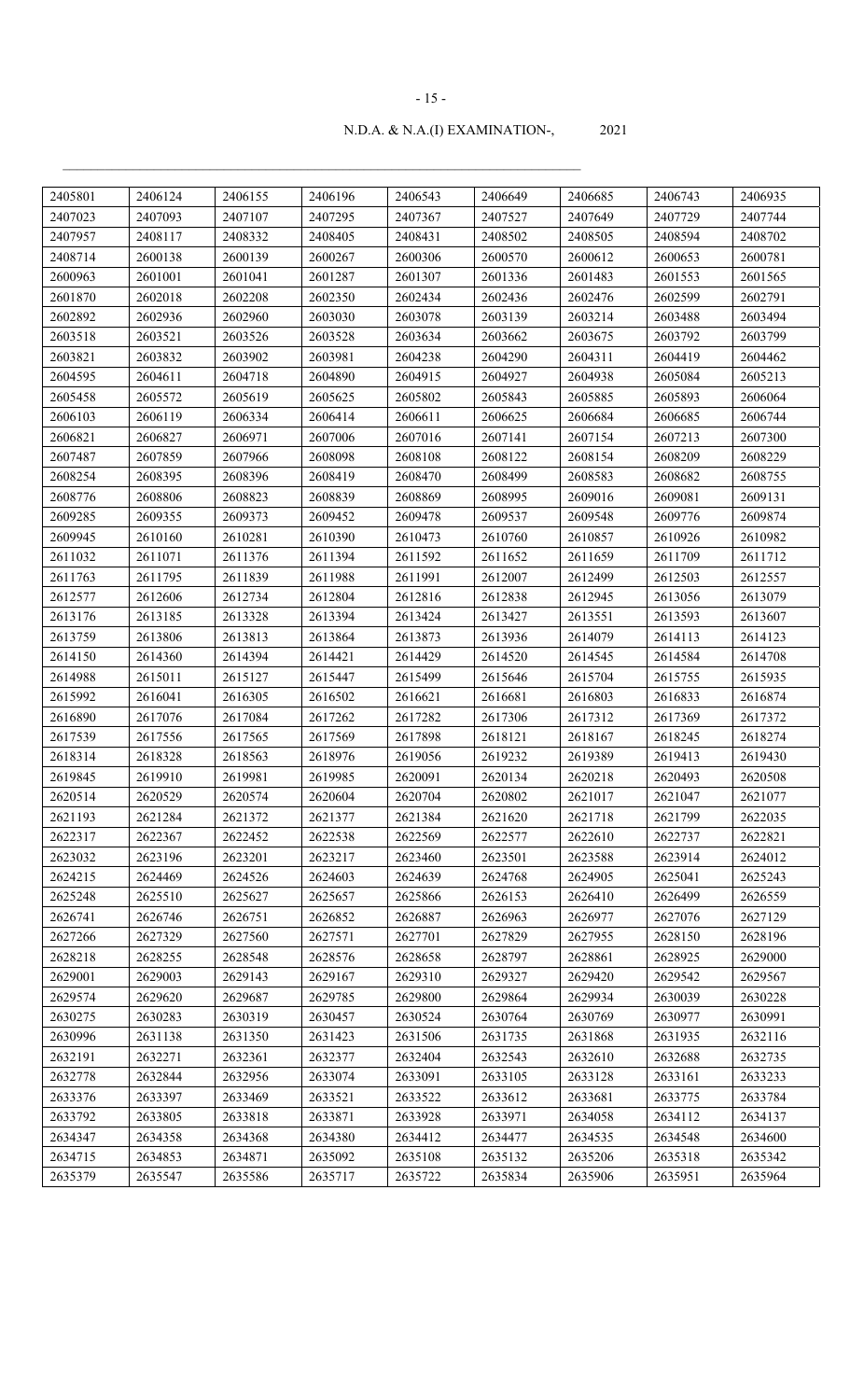| 2636047 | 2636065 | 2636188 | 2636366 | 2636484 | 2636616 | 2636676 | 2636739            | 2636839            |
|---------|---------|---------|---------|---------|---------|---------|--------------------|--------------------|
| 2636865 | 2637059 | 2637123 | 2637144 | 2637348 | 2637357 | 2637386 | 2637419            | 2637458            |
| 2637480 | 2637523 | 2637525 | 2637728 | 2637944 | 2637950 | 2637955 | 2638002            | 2638193            |
| 2638300 | 2638406 | 2638410 | 2638533 | 2638579 | 2638638 | 2638647 | 2639025            | 2639137            |
| 2639430 | 2639577 | 2639606 | 2639761 | 2639861 | 2640044 | 2640101 | 2640160            | 2640189            |
| 2640274 | 2640400 | 2640464 | 2640495 | 2640522 | 2640533 | 2640542 | 2640689            | 2640782            |
| 2640800 | 2640841 | 2640934 | 2641031 | 2641130 | 2641278 | 2641288 | 2641356            | 2641406            |
| 2641563 | 2641603 | 2641616 | 2641936 | 2641950 | 2641980 | 2641995 | 2642086            | 2642192            |
| 2642277 | 2642344 | 2642430 | 2642453 | 2642469 | 2642473 | 2642564 | 2642652            | 2642816            |
| 2642821 | 2642837 | 2642957 | 2643066 | 2643067 | 2643118 | 2643192 | 2643305            | 2643395            |
| 2643459 | 2643636 | 2643638 | 2643684 | 2643836 | 2644024 | 2644034 | 2644035            | 2644053            |
| 2644059 | 2644092 | 2644187 | 2644209 | 2644219 | 2644350 | 2644353 | 2644370            | 2644411            |
| 2644546 | 2644569 | 2644607 | 2644739 | 2644785 | 2644902 | 2644915 | 2645060            | 2645260            |
| 2645306 | 2645475 | 2645703 | 2645785 | 2645857 | 2646007 | 2646103 | 2646129            | 2646158            |
| 2646189 | 2646192 | 2646409 | 2646579 | 2646657 | 2646660 | 2646667 | 2646827            | 2646879            |
| 2647127 | 2647254 | 2647293 | 2647444 | 2647479 | 2647637 | 2647671 | 2647731            | 2647776            |
| 2647794 | 2647837 | 2647948 | 2648122 | 2648141 | 2648192 | 2648530 | 2648688            | 2648795            |
| 2648879 | 2649411 | 2649447 | 2649570 | 2649634 | 2649694 | 2649815 | 2649845            | 2650015            |
| 2650105 | 2650154 | 2650172 | 2650250 | 2650301 | 2650386 | 2650494 | 2650499            | 2650692            |
| 2650746 | 2650831 | 3400003 | 3400052 | 3400184 | 3400187 | 3400354 | 3400429            | 3400542            |
| 3400578 | 3400654 | 3400679 | 3400815 | 3400822 | 3400858 | 3400860 | 3400887            | 3400983            |
| 3400984 | 3401072 | 3401084 | 3401087 | 3401106 | 3401193 | 3401215 | 3401355            | 3401356            |
| 3401368 | 3401388 | 3401529 | 3401577 | 3401593 | 3401634 | 3401707 | 3401708            | 3401715            |
| 3401780 | 3401875 | 3401917 | 3401970 | 3401984 | 3401998 | 3402016 | 3402064            | 3402072            |
| 3402114 | 3402148 | 3402154 | 3402200 | 3402247 | 3402299 | 3402355 | 3402413            | 3402414            |
| 3402451 | 3402514 | 3402558 | 3402583 | 3402595 | 3402616 | 3402622 | 3402656            | 3402753            |
| 3402810 | 3402846 | 3402979 | 3403021 | 3403177 | 3403320 | 3403348 | 3403378            | 3403466            |
| 3403478 | 3403484 | 3403501 | 3403518 | 3403545 | 3403627 | 3403641 | 3403643            | 3403659            |
| 3403686 | 3403715 | 3403738 | 3403748 | 3403763 | 3403803 | 3403852 | 3403889            | 3403900            |
| 3403980 | 3404177 | 3404296 | 3404347 | 3404432 | 3404437 | 3404451 | 3404474            | 3404503            |
| 3404523 | 3404639 | 3404649 | 3404669 | 3404688 | 3404798 | 3404838 | 3404867            | 3404881            |
| 3404924 | 3404926 | 3404948 | 3404953 | 3404981 | 3404982 | 3405123 | 3405137            | 3405150            |
| 3405151 | 3405188 | 3405189 | 3405220 | 3405287 | 3405308 | 3405410 | 3500068            | 3500080            |
| 3500121 | 3500167 | 3500242 | 3500256 | 3500263 | 3500270 | 3500309 | 3500355            | 3500406            |
| 3500444 | 3500494 | 3500534 | 3500535 | 3500557 | 3500577 | 3500583 | 3500598            | 3500604            |
| 3500609 | 3500628 | 3500671 | 3500676 | 3500693 | 3500707 | 3500716 | 3500756            | 3500758            |
| 3500797 | 3500819 | 3500829 | 3500835 | 3500903 | 3500948 | 3500962 | 3500976            | 3500999            |
| 3501002 | 3501030 | 3501032 | 3501038 | 3501039 | 3501048 | 3501073 | 3501083            | 3501106            |
| 3501111 | 3501119 | 3501152 | 3501161 | 3501172 | 3501178 | 3501196 | 3501205            | 3501223            |
| 3501250 | 3501266 | 3501280 | 3501299 | 3501312 | 3501319 | 3501336 | 3501346            | 3501353            |
| 3501401 | 3501407 | 3501418 | 3501425 | 3501485 | 3501496 | 3501498 | 3501510            | 3501536            |
| 3501602 | 3501608 | 3501634 | 3501656 | 3501708 | 3501712 | 3501744 | 3501748            | 3501778            |
| 3501782 | 3501810 | 3501824 | 3501865 | 3501883 | 3501892 | 3501904 | 3501907            | 3501944            |
| 3501965 | 3501985 | 3501987 | 3502000 | 3502036 | 3502073 | 3502092 | 3502097            | 3502114            |
| 3502150 | 3502191 | 3502214 | 3502265 | 3502267 | 3502278 | 3502309 |                    |                    |
| 3502400 | 3502411 | 3502417 | 3502431 | 3502461 | 3502478 | 3502483 | 3502329<br>3502508 | 3502338<br>3502571 |
| 3502619 |         |         | 3502648 | 3502687 | 3502816 | 3502844 |                    |                    |
|         | 3502623 | 3502644 |         |         |         |         | 3502856            | 3502862            |
| 3502866 | 3502875 | 3502889 | 3502900 | 3502953 | 3502960 | 3502966 | 3503011            | 3503022            |
| 3503120 | 3503131 | 3503193 | 3503201 | 3503252 | 3503261 | 3503355 | 3503360            | 3503388            |
| 3503392 | 3503438 | 3503439 | 3503471 | 3503483 | 3503567 | 3503661 | 3503720            | 3503745            |

#### - 16 -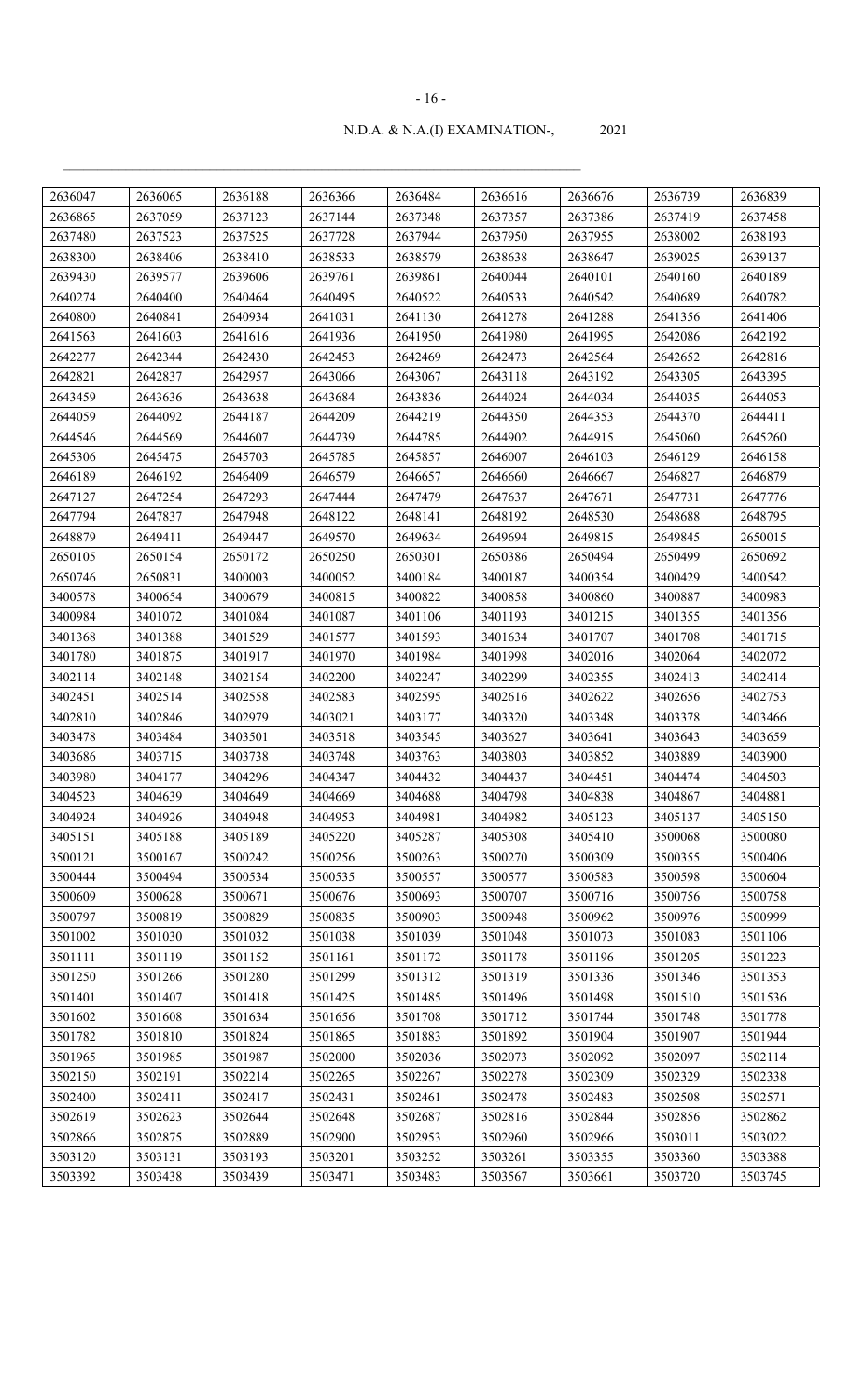| 3503749 | 3503757 | 3503778 | 3503807 | 3503866 | 3503885 | 3503895 | 3503942 | 3503961 |
|---------|---------|---------|---------|---------|---------|---------|---------|---------|
| 3503976 | 3504020 | 3504033 | 3504035 | 3504133 | 3504137 | 3504170 | 3504246 | 3504250 |
| 3504273 | 3504303 | 3504318 | 3504319 | 3504320 | 3504328 | 3504339 | 3504365 | 3504396 |
| 3504411 | 3504422 | 3504432 | 3504439 | 3504485 | 3504486 | 3504503 | 3504526 | 3504535 |
| 3504563 | 3504603 | 3504626 | 3504657 | 3504687 | 3504708 | 3504796 | 3504828 | 3504840 |
| 3504851 | 3504895 | 3505002 | 3505010 | 3505106 | 3505116 | 3505117 | 3505159 | 3505163 |
| 3505175 | 3505190 | 3505208 | 3505279 | 3505315 | 3505333 | 3505353 | 3505366 | 3505380 |
| 3505398 | 3505401 | 3505411 | 3505412 | 3505443 | 3505525 | 3505579 | 3505668 | 3505679 |
| 3505775 | 3505846 | 3505904 | 3505913 | 3505948 | 3505950 | 3506045 | 3506069 | 3506084 |
| 3506098 | 3506164 | 3506173 | 3506213 | 3506221 | 3506292 | 3506293 | 3506328 | 3506344 |
| 3506345 | 3506355 | 3506367 | 3506385 | 3506387 | 3506456 | 3506469 | 3506472 | 3506476 |
| 3506480 | 3506492 | 3506597 | 3506659 | 3506674 | 3506694 | 3506703 | 3506704 | 3506712 |
| 3506713 | 3506743 | 3506759 | 3506812 | 3506826 | 3506828 | 3506845 | 3506859 | 3506866 |
| 3506905 | 3506964 | 3506977 | 3507017 | 3507020 | 3507054 | 3507121 | 3507122 | 3507166 |
| 3507205 | 3507219 | 3507227 | 3507236 | 3507262 | 3507271 | 3507284 | 3507315 | 3507327 |
| 3507341 | 3507351 | 3507359 | 3507420 | 3507447 | 3507472 | 3507478 | 3507484 | 3507492 |
| 3507496 | 3507655 | 3507666 | 3507716 | 3507719 | 3507733 | 3507756 | 3507788 | 3507798 |
| 3507811 | 3507820 | 3507876 | 3507883 | 3507923 | 3507931 | 3507984 | 3508013 | 3508052 |
| 3508064 | 3508145 | 3508154 | 3508231 | 3508233 | 3508240 | 3508258 | 3508271 | 3508325 |
| 3508345 | 3508346 | 3508347 | 3508385 | 3508395 | 3508420 | 3508431 | 3508450 | 3508462 |
| 3508480 | 3508500 | 3508508 | 3508510 | 3508600 | 3508622 | 3508624 | 3508628 | 3508687 |
| 3508707 | 3508736 | 3508738 | 3508750 | 3508795 | 3508798 | 3508803 | 3508824 | 3508841 |
| 3508858 | 3508869 | 3508900 | 3508904 | 3508937 | 3509034 | 3509039 | 3509060 | 3509070 |
| 3509084 | 3509132 | 3509160 | 3509164 | 3509182 | 3509200 | 3509224 | 3509250 | 3509271 |
| 3509273 | 3509283 | 3509291 | 3509297 | 3509298 | 3509304 | 3509322 | 3509323 | 3509336 |
| 3509365 | 3509410 | 3509443 | 3509449 | 3509453 | 3509462 | 3509475 | 3509502 | 3509506 |
| 3509625 | 3509675 | 3509733 | 3509734 | 3509738 | 3509869 | 3509888 | 3509911 | 3509930 |
| 3509949 | 3509956 | 3509992 | 3510018 | 3510072 | 3510095 | 3510129 | 3510135 | 3510146 |
| 3510155 | 3510159 | 3510188 | 3510213 | 3510263 | 3510270 | 3510286 | 3510314 | 3510315 |
| 3510327 | 3510391 | 3510407 | 3510442 | 3510447 | 3510478 | 3510493 | 3510539 | 3510577 |
| 3510638 | 3510687 | 3510692 | 3510767 | 3510872 | 3510884 | 3510907 | 3510924 | 3510925 |
| 3510940 | 3510941 | 3510991 | 3510998 | 3511005 | 3511028 | 3511033 | 3511042 | 3511058 |
| 3511067 | 3511135 | 3511137 | 3511164 | 3511177 | 3511207 | 3511216 | 3511223 | 3511315 |
| 3511318 | 3511358 | 3511388 | 3511433 | 3511470 | 3511480 | 3511512 | 3511566 | 3511578 |
| 3511591 | 3511595 | 3511662 | 3511665 | 3511671 | 3511740 | 3511752 | 3511759 | 3511775 |
| 3511777 | 3511841 | 3511901 | 3511913 | 3511920 | 3511930 | 3511956 | 3511978 | 3511979 |
| 3512020 | 3512033 | 3512047 | 3512082 | 3512109 | 3512225 | 3512272 | 3512316 | 3512341 |
| 3512351 | 3512355 | 3512361 | 3512373 | 3512389 | 3512422 | 3512429 | 3512443 | 3512453 |
| 3512519 | 3512546 | 3512590 | 3512670 | 3512682 | 3512758 | 3512770 | 3512800 | 3512856 |
| 3512869 | 3512879 | 3512882 | 3512901 | 3512974 | 3512978 | 3513035 | 3513057 | 3513121 |
| 3513143 | 3513175 | 3513179 | 3513216 | 3513230 | 3513258 | 3513272 | 3513333 | 3513385 |
| 3513406 | 3513418 | 3513445 | 3513451 | 3513463 | 3513472 | 3513514 | 3513520 | 3513526 |
| 3513530 | 3513544 | 3513548 | 3513601 | 3513615 | 3513628 | 3513647 | 3513688 | 3513691 |
| 3513701 | 3513720 | 3513752 | 3513778 | 3513789 | 3513791 | 3513815 | 3513816 | 3513843 |
| 3513861 | 3513886 | 3513898 | 3513907 | 3513951 | 3513954 | 3513957 | 3513975 | 3513977 |
| 3514029 | 3514117 | 3514120 | 3514139 | 3514145 | 3514167 | 3514233 | 3514234 | 3514279 |
| 3514323 | 3514340 | 3514369 | 3514384 | 3514424 | 3514437 | 3514461 | 3514462 | 3514490 |
| 3514499 | 3514525 | 3514527 | 3514548 | 3514580 | 3514658 | 3514747 | 3514759 | 3514763 |
| 3514777 | 3514786 | 3514788 | 3514803 | 3514857 | 3514864 | 3514886 | 3514911 | 3514916 |
| 3514925 | 3514965 | 3514975 | 3515039 | 3515045 | 3515143 | 3515167 | 3515187 | 3515218 |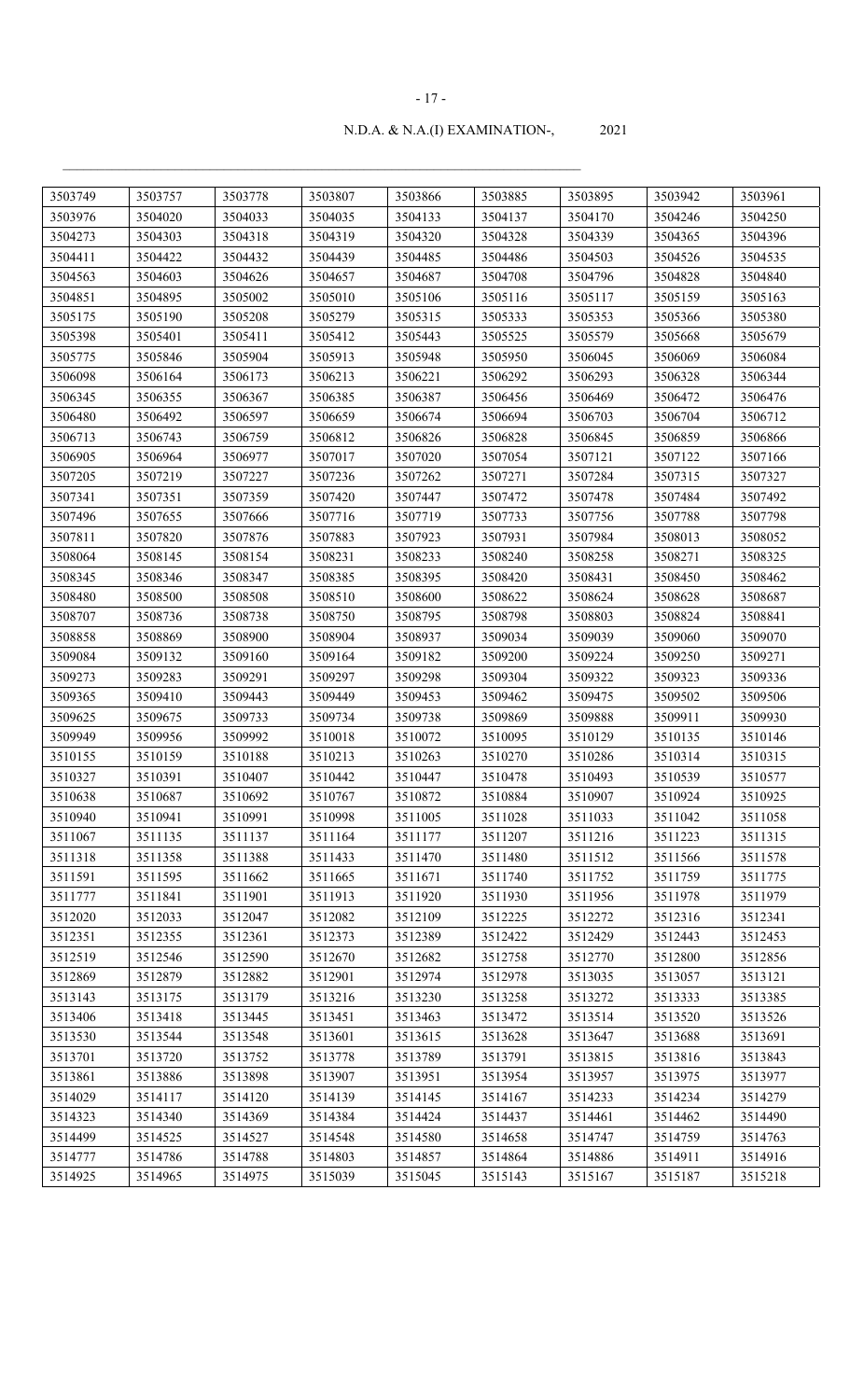| 3515227 | 3515235 | 3515345 | 3515348 | 3515352 | 3515354 | 3515364 | 3515368 | 3515437 |
|---------|---------|---------|---------|---------|---------|---------|---------|---------|
| 3515440 | 3515505 | 3515532 | 3515543 | 3515553 | 3515558 | 3515609 | 3515651 | 3515728 |
| 3515740 | 3515780 | 3515813 | 3515830 | 3515855 | 3515930 | 3515952 | 3515973 | 3516012 |
| 3516035 | 3516173 | 3516225 | 3516261 | 3516287 | 3516319 | 3516328 | 3516331 | 3516367 |
| 3516374 | 3516380 | 3516406 | 3516407 | 3516446 | 3516451 | 3516453 | 3516480 | 3516508 |
| 3516527 | 3516535 | 3516551 | 3516589 | 3516616 | 3516634 | 3516659 | 3516663 | 3516672 |
| 3516744 | 3516795 | 3516819 | 3516861 | 3516875 | 3516923 | 3516980 | 3517053 | 3517067 |
| 3517068 | 3517123 | 3517212 | 3517231 | 3517273 | 3517291 | 3517295 | 3517309 | 3517313 |
| 3517315 | 3517352 | 3517407 | 3517449 | 3517459 | 3517460 | 3517477 | 3517492 | 3517512 |
| 3517556 | 3517566 | 3517584 | 3517602 | 3517607 | 3517679 | 3517698 | 3517704 | 3517720 |
| 3600017 | 3600020 | 3600064 | 3600066 | 3600244 | 3600250 | 3600365 | 3600390 | 3600398 |
| 3600428 | 3600632 | 3600651 | 3600664 | 3600700 | 3600712 | 3600719 | 3600742 | 3600760 |
| 3600836 | 3600868 | 3601030 | 3601111 | 3601148 | 3601160 | 3601208 | 3601241 | 3601250 |
| 3601267 | 3601364 | 3601395 | 3601445 | 3601452 | 3601471 | 3601509 | 3601514 | 3601517 |
| 3601534 | 3601536 | 3601627 | 3601668 | 3601695 | 3601753 | 3601755 | 3601774 | 3601800 |
| 3601804 | 3601805 | 3601835 | 3601852 | 3601864 | 3601900 | 3700020 | 3700123 | 3900040 |
| 3900102 | 3900114 | 3900150 | 3900176 | 3900182 | 3900243 | 3900259 | 3900263 | 3900264 |
| 3900325 | 3900349 | 3900359 | 3900374 | 3900382 | 3900415 | 3900474 | 3900504 | 3900611 |
| 3900645 | 3900697 | 3900749 | 3900773 | 3900817 | 3900901 | 3901020 | 3901055 | 3901077 |
| 3901089 | 3901149 | 3901201 | 3901215 | 3901216 | 3901252 | 3901312 | 3901314 | 3901446 |
| 3901494 | 3901563 | 3901576 | 3901613 | 3901646 | 3901667 | 3901750 | 3901807 | 3901814 |
| 3901818 | 3901935 | 3901937 | 3901960 | 3901987 | 3901991 | 3902135 | 3902237 | 3902311 |
| 3902404 | 3902427 | 3902431 | 3902442 | 3902450 | 3902487 | 3902499 | 3902502 | 3902512 |
| 3902535 | 3902601 | 3902673 | 3902691 | 3902785 | 3902818 | 3902856 | 3902871 | 3902892 |
| 3902924 | 3902948 | 3902969 | 3902985 | 3903013 | 3903037 | 3903148 | 3903209 | 3903225 |
| 3903231 | 3903232 | 3903246 | 3903255 | 3903270 | 3903280 | 3903358 | 3903363 | 3903380 |
| 3903381 | 3903385 | 3903408 | 3903412 | 3903426 | 3903432 | 3903465 | 4000003 | 4000024 |
| 4000089 | 4000100 | 4000122 | 4000141 | 4000158 | 4000160 | 4000179 | 4000206 | 4000288 |
| 4000296 | 4000317 | 4000324 | 4000456 | 4000541 | 4000624 | 4000625 | 4000656 | 4000700 |
| 4000744 | 4000799 | 4000859 | 4000872 | 4000901 | 4000995 | 4001010 | 4001017 | 4001031 |
| 4001087 | 4001114 | 4001165 | 4001188 | 4001210 | 4001215 | 4001274 | 4001298 | 4001346 |
| 4001370 | 4001371 | 4001423 | 4001448 | 4001508 | 4001516 | 4001546 | 4001567 | 4001579 |
| 4100015 | 4100054 | 4100171 | 4100182 | 4100196 | 4100226 | 4100257 | 4100261 | 4100337 |
| 4100479 | 4100495 | 4100530 | 4100554 | 4100709 | 4100801 | 4100811 | 4100971 | 4101010 |
| 4101084 | 4101096 | 4101127 | 4101131 | 4101137 | 4101258 | 4101300 | 4101302 | 4101372 |
| 4101386 | 4101397 | 4101439 | 4101463 | 4101555 | 4101584 | 4101602 | 4101622 | 4101655 |
| 4101725 | 4101729 | 4101790 | 4101841 | 4101865 | 4101924 | 4101927 | 4101928 | 4101935 |
| 4101986 | 4102026 | 4102036 | 4102060 | 4102141 | 4102204 | 4102218 | 4102226 | 4102333 |
| 4102391 | 4102398 | 4102433 | 4102446 | 4102476 | 4102559 | 4102604 | 4102631 | 4102682 |
| 4102759 | 4102820 | 4102859 | 4102891 | 4102984 | 4103244 | 4103343 | 4103574 | 4103587 |
| 4103596 | 4103620 | 4103806 | 4103948 | 4103976 | 4103998 | 4104001 | 4104045 | 4104066 |
| 4104173 | 4104220 | 4104250 | 4104332 | 4104445 | 4104505 | 4104541 | 4104565 | 4104623 |
| 4104641 | 4104672 | 4104688 | 4104831 | 4104893 | 4104912 | 4104913 | 4104916 | 4104963 |
| 4104973 | 4105000 | 4105075 | 4105096 | 4105133 | 4105335 | 4105416 | 4105461 | 4105517 |
| 4105932 | 4105949 | 4105956 | 4105971 | 4105984 | 4106016 | 4106061 | 4106102 | 4106122 |
| 4106163 | 4106178 | 4106194 | 4106342 | 4106353 | 4106400 | 4106557 | 4106568 | 4106616 |
| 4106643 | 4106660 | 4106742 | 4106812 | 4107007 | 4107071 | 4107128 | 4107136 | 4107137 |
| 4107210 | 4107237 | 4107255 | 4107264 | 4107349 | 4107516 | 4107570 | 4107656 | 4107687 |
| 4107693 | 4107718 | 4107746 | 4107847 | 4107880 | 4107916 | 4107958 | 4107982 | 4108042 |
| 4108102 | 4108141 | 4108187 | 4108277 | 4108283 | 4108296 | 4108313 | 4108383 | 4108384 |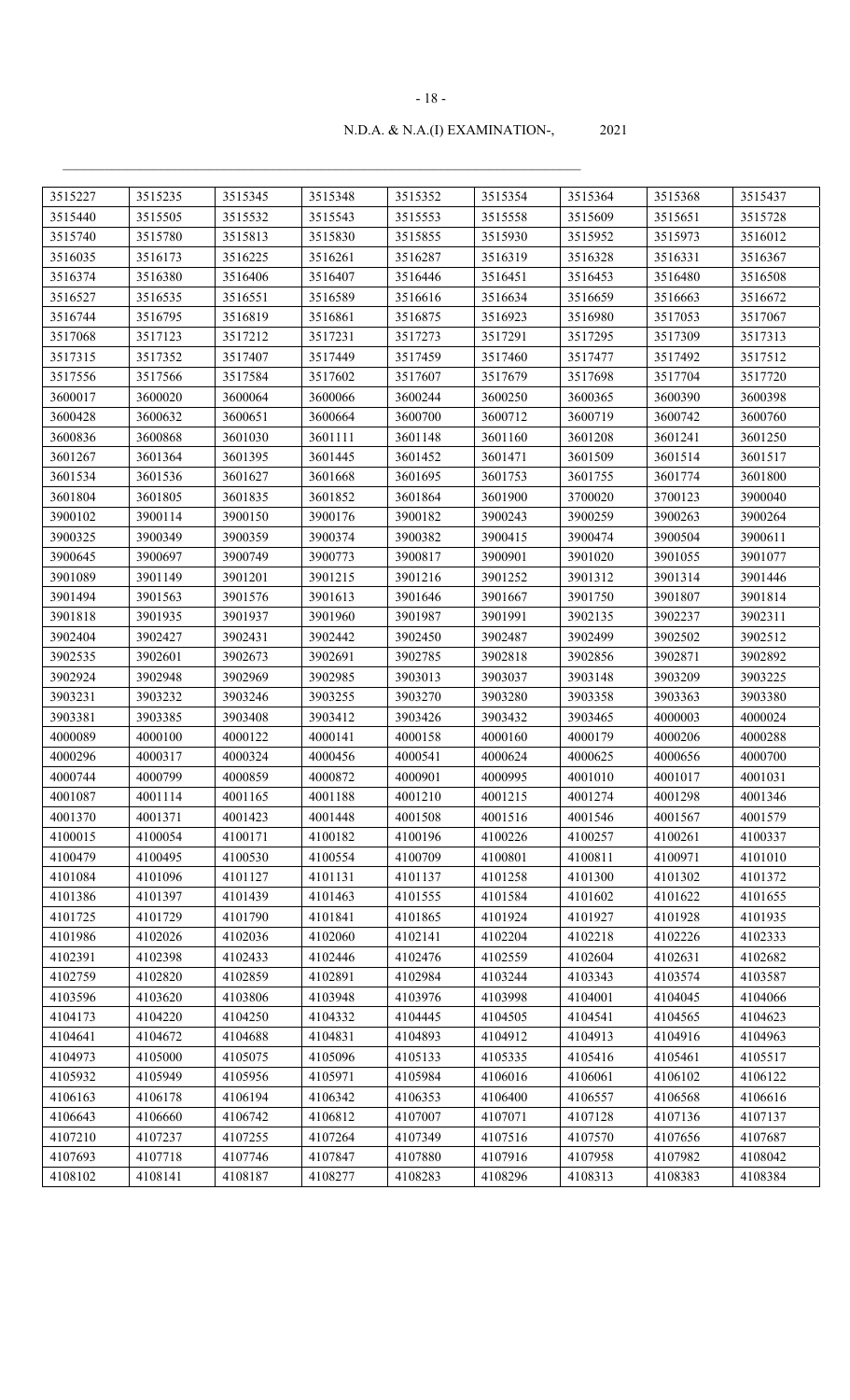| 4108385 | 4108450 | 4108509 | 4108513 | 4108552 | 4108587 | 4108629 | 4108631 | 4108649 |
|---------|---------|---------|---------|---------|---------|---------|---------|---------|
| 4108650 | 4108684 | 4108691 | 4108700 | 4108777 | 4108802 | 4108839 | 4108906 | 4108944 |
| 4108989 | 4109078 | 4109358 | 4109361 | 4109471 | 4109480 | 4109544 | 4109564 | 4109572 |
| 4109580 | 4109591 | 4109644 | 4109813 | 4109826 | 4109925 | 4109937 | 4110004 | 4110043 |
| 4200075 | 4200179 | 4200213 | 4200220 | 4200227 | 4200259 | 4200381 | 4200549 | 4300036 |
| 4300073 | 4400016 | 4400066 | 4400164 | 4400226 | 4400327 | 4400365 | 4400375 | 4400464 |
| 4400561 | 4400637 | 4500016 | 4500037 | 4500083 | 4500099 | 4500127 | 4500129 | 4600102 |
| 4600135 | 4600150 | 4600281 | 4600406 | 4900004 | 4900075 | 4900097 | 4900214 | 4900346 |
| 4900351 | 4900367 | 4900436 | 4900481 | 4900556 | 4900748 | 4900780 | 4900888 | 4900967 |
| 4901115 | 4901129 | 4901157 | 4901167 | 4901177 | 4901268 | 4901358 | 4901371 | 4901441 |
| 4901504 | 4901512 | 4901556 | 4901576 | 4901591 | 4901632 | 4901818 | 4902024 | 4902046 |
| 4902094 | 4902102 | 4902332 | 4902340 | 4902362 | 4902421 | 4902433 | 4902442 | 4902483 |
| 4902529 | 4902631 | 4902685 | 4902711 | 4902768 | 4902875 | 5000078 | 5000119 | 5000187 |
| 5000214 | 5000232 | 5000244 | 5000247 | 5000389 | 5000398 | 5000468 | 5000601 | 5000662 |
| 5000679 | 5000751 | 5000832 | 5000928 | 5001013 | 5001019 | 5001025 | 5001066 | 5001143 |
| 5001179 | 5001287 | 5001295 | 5001316 | 5001364 | 5001386 | 5001387 | 5001392 | 5001405 |
| 5100074 | 5100102 | 5100132 | 5100218 | 5100310 | 5100352 | 5100369 | 5100490 | 5100553 |
| 5100577 | 5100753 | 5100766 | 5100800 | 5100805 | 5100857 | 5100964 | 5100972 | 5100988 |
| 5101004 | 5101014 | 5101035 | 5101058 | 5101060 | 5101061 | 5101062 | 5101067 | 5101093 |
| 5101097 | 5101176 | 5101216 | 5101270 | 5101271 | 5101287 | 5101337 | 5101510 | 5101584 |
| 5101595 | 5101752 | 5101767 | 5101777 | 5101845 | 5101858 | 5101860 | 5101887 | 5101918 |
| 5101958 | 5101966 | 5101981 | 5102049 | 5102053 | 5102056 | 5102075 | 5102107 | 5102119 |
| 5102153 | 5102209 | 5102222 | 5102223 | 5102224 | 5102301 | 5102383 | 5102451 | 5102497 |
| 5102499 | 5102615 | 5102628 | 5102638 | 5102745 | 5102753 | 5102844 | 5102862 | 5102872 |
| 5102986 | 5103015 | 5103046 | 5103063 | 5103085 | 5103092 | 5103116 | 5103134 | 5103142 |
| 5103276 | 5103288 | 5103451 | 5103466 | 5103494 | 5103570 | 5103626 | 5103634 | 5103671 |
| 5103803 | 5103815 | 5103854 | 5103860 | 5103903 | 5103952 | 5103966 | 5104002 | 5104151 |
| 5104196 | 5104249 | 5104279 | 5104360 | 5104382 | 5104407 | 5104415 | 5104428 | 5104430 |
| 5104507 | 5104607 | 5104662 | 5104852 | 5104881 | 5104897 | 5104899 | 5104937 | 5105002 |
| 5105046 | 5105111 | 5105148 | 5105234 | 5105272 | 5105281 | 5105324 | 5105341 | 5105371 |
| 5105384 | 5105385 | 5105393 | 5105468 | 5200073 | 5200129 | 5200173 | 5200214 | 5200232 |
| 5200247 | 5200255 | 5200317 | 5200366 | 5200436 | 5200447 | 5200463 | 5200473 | 5200528 |
| 5200531 | 5200546 | 5200591 | 5200593 | 5200635 | 5200662 | 5200714 | 5200720 | 5200730 |
| 5200752 | 5200782 | 5200804 | 5200964 | 5200976 | 5200988 | 5200991 | 5201049 | 5201062 |
| 5201081 | 5201104 | 5201195 | 5201211 | 5201234 | 5201291 | 5201292 | 5201333 | 5201338 |
| 5201369 | 5201435 | 5201457 | 5201579 | 5201598 | 5201630 | 5201660 | 5201697 | 5201711 |
| 5201758 | 5201810 | 5201835 | 5201838 | 5201871 | 5201942 | 5201967 | 5201991 | 5202068 |
| 5202069 | 5202133 | 5202172 | 5202230 | 5202249 | 5202264 | 5300057 | 5300102 | 5300147 |
| 5300225 | 5300289 | 5300384 | 5300430 | 5300434 | 5300465 | 5300500 | 5400064 | 5400070 |
| 5400103 | 5400108 | 5400179 | 5400191 | 5400271 | 5400285 | 5400326 | 5400372 | 5400412 |
| 5400467 | 5400536 | 5400542 | 5400566 | 5400580 | 5400586 | 5400603 | 5400645 | 5400671 |
| 5400863 | 5400925 | 5401047 | 5401087 | 5401161 | 5401383 | 5401397 | 5401448 | 5401482 |
| 5401496 | 5401501 | 5401583 | 5401644 | 5401669 | 5401720 | 5401823 | 5401845 | 5401977 |
| 5402264 | 5402363 | 5402366 | 5402410 | 5402411 | 5402440 | 5402446 | 5402535 | 5402539 |
| 5402549 | 5402552 | 5402630 | 5402668 | 5402716 | 5402865 | 5402874 | 5402905 | 5402966 |
| 5403024 | 5403027 | 5403085 | 5403229 | 5403255 | 5403308 | 5403385 | 5403644 | 5403670 |
| 5403838 | 5403931 | 5404121 | 5404132 | 5404143 | 5404183 | 5404253 | 5404291 | 5404308 |
| 5404325 | 5404417 | 5404443 | 5404476 | 5404526 | 5404609 | 5404691 | 5404739 | 5404776 |
| 5404814 | 5404908 | 5404917 | 5404936 | 5404988 | 5405049 | 5405110 | 5405203 | 5405422 |
| 5405447 | 5405635 | 5405648 | 5405689 | 5405731 | 5405748 | 5405801 | 5405811 | 5405847 |
|         |         |         |         |         |         |         |         |         |